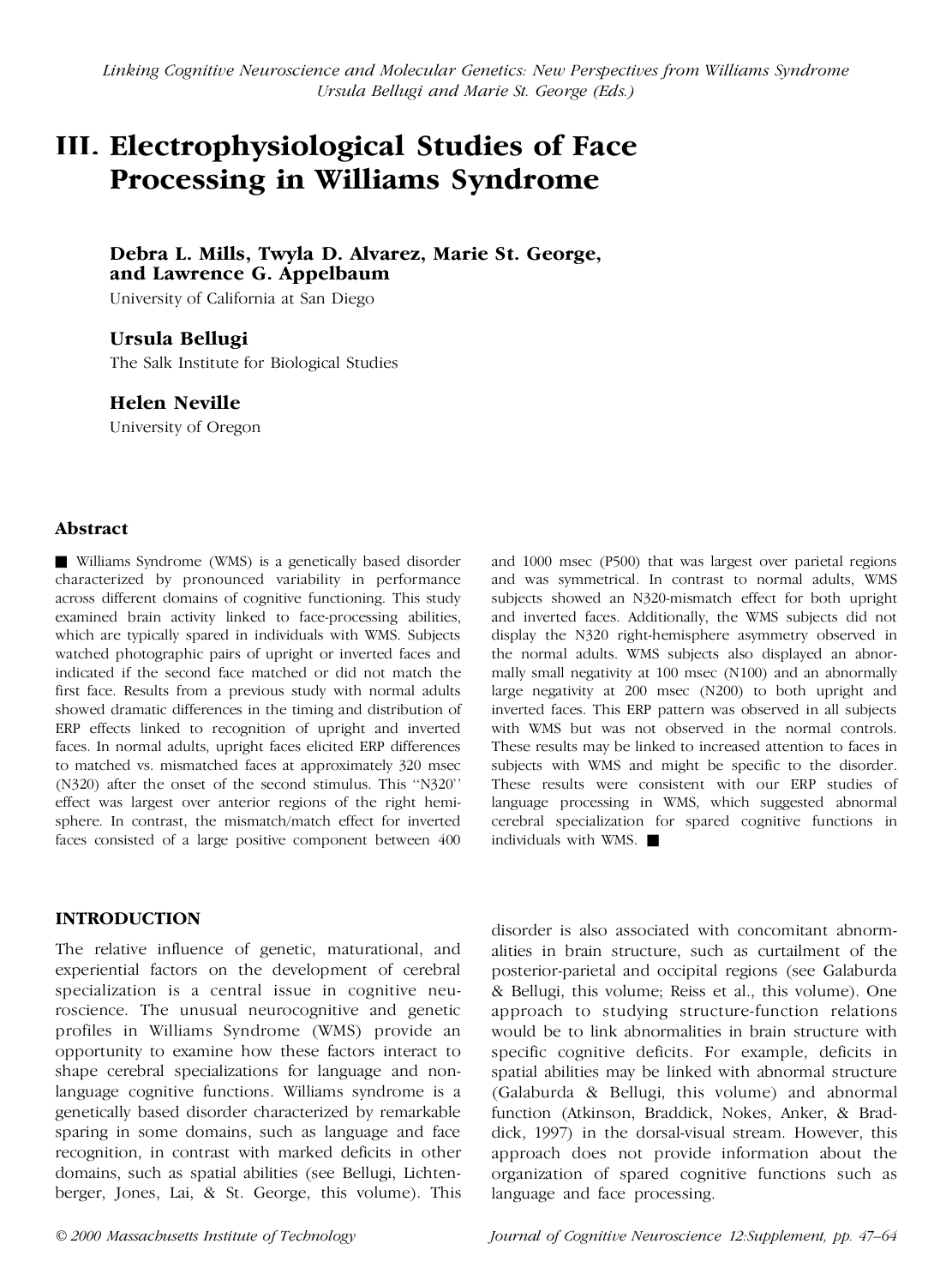In early neuroanatomical studies, MRI analyses of individuals with WMS suggested normal volumetric measures of frontal and cerebellar structures, which might underlie spared language abilities (Jernigan & Bellugi, 1994). The volume of gray matter in the inferior-posterior medial cortex was positively correlated with face-recognition abilities in individuals with WMS (Jones, Rossen, Hickok, Jernigan, & Bellugi, 1995). Of particular interest was whether a configuration of relatively normal brain structure in regions typically associated with the spared cognitive abilities would be indicative of normal brain function in WMS, as suggested by Bellugi, Mills, Jernigan, Hickok, and Galaburda (1999b). Alternatively, the brain systems that underlie the spared cognitive functions might be abnormally organized due to interactions with known structural abnormalities in other parts of the WMS brain (Galaburda & Bellugi, this volume; Reiss et al., this volume). From a developmental perspective, it was also important to examine whether the functional organization of brain systems linked to face processing in WMS might be similar to that found in normal brains at an earlier point in development. This result would indicate normal but delayed brain development. In contrast, it is also possible that WMS brains process this information in a different, perhaps unique, way.

In this study, we employed the event-related potential (ERP) technique to examine the organization of brain activity for face recognition, a spared cognitive function in WMS. We tested the hypothesis that the brain systems underlying face processing may be abnormally organized in WMS.

## **The Neural Basis of Abnormal Language Processing in WMS**

In WMS, evidence from ERP studies of auditory language processing suggested abnormal patterns of cerebral specialization for language processing (Bellugi et al., 1999b; Bellugi, Lichtenberger, Mills, Galaburda, & Korenberg, 1999a; Mills, 1998; Neville, Mills, & Bellugi, 1994). Like face processing, auditory language comprehension and production have been shown to be remarkably spared in WMS adolescents and adults, in spite of the late onset of auditory language acquisition. Recent electrophysiological evidence (cited above) suggested that there were marked differences in the organization of language-relevant brain systems that might be unique to individuals with WMS. In normal adults and schoolaged children, ERPs to closed class (i.e., grammatical function) words display a left-anterior asymmetry from at least 9 years of age. The presence of this asymmetry has been linked to performance on tests of comprehension of syntax (Neville, Coffey, Holcomb, & Tallal, 1993). Although WMS adolescents and adults have relatively spared grammatical abilities, most WMS subjects did not show the left-anterior asymmetry to closed class words.

Additionally, WMS subjects showed an abnormally organized ERP response to processing semantic information in auditory sentences. Several ERP studies of normal adults and children have shown that a semantically anomalous word at the end of a sentence produces a robust negativity, called an N400, that has been linked to integration of word meaning (see Kutas & Hillyard, 1980). In adults, the visual N400 tends to be largest over posterior regions of the right hemisphere. However, in WMS subjects the N400 to semantic violations tended to be larger than normal and had a different distribution. In WMS, the N400 was larger over anterior than posterior regions and was larger from the left than the right hemisphere. In summary, the ERP studies of sentence processing described here suggest that the organization of neural systems that mediate different aspects of language, a spared cognitive function in WMS, is abnormally organized.

## **Face Processing and Other Spatial Abilities in WMS**

Adolescents and adults with WMS have been shown to be quite adept at discriminating and learning to recognize unfamiliar faces. Behavioral studies suggest that most individuals with WMS are at, or close to, normal levels of performance on standardized tests of face processing, such as the Benton Test of Facial Recognition (Benton, Hamsher, Varney, & Spreen, 1983a), the Mooney Closure Test (Mooney, 1957), and the Warrington Recognition Memory Test (Warrington, 1984) (see Bellugi et al., 1999a; Bellugi et al., 1999b). This is in marked contrast to their impaired performance on tests of other spatial abilities. For example, most individuals with WMS are unable to match the angular orientation of two lines with lines in an array on the Benton Judgment of Line Orientation (Benton, Hamsher, Varney, & Spreen, 1983b), and perform very poorly on other form copying tasks such as the Test of Visual-Motor Integration (VMI; Beery, 1997), the block construction tasks in the Wechsler Intelligence Scale for Children— Revised (WISC; Wechsler, 1974) and in the Wechsler Adult Intelligence Scale— Revised (WAIS; Wechsler, 1981) (see Bellugi et al., this volume). Additionally, when asked to copy a line drawing of a house, WMS subjects tend to reproduce the local features, e.g., door, windows, chimney, but do not preserve the overall global configuration of the drawing (Bellugi et al., this volume). The tendency for WMS subjects to reproduce only the local elements in an array is also displayed in a hierarchical forms task (Bihrle, Bellugi, Delis, & Marks, 1989). For example, when asked to copy a large ''Y'' comprised of smaller ''H''s, WMS subjects only produce the small ''H''s, i.e., the local elements. This is of particular interest in relation to face-processing abilities that are generally thought to call on global or configural processing strategies in normal adults (Farah, Wilson, Drain, & Tanaka, 1998; Farah, Tanaka, & Drain, 1995;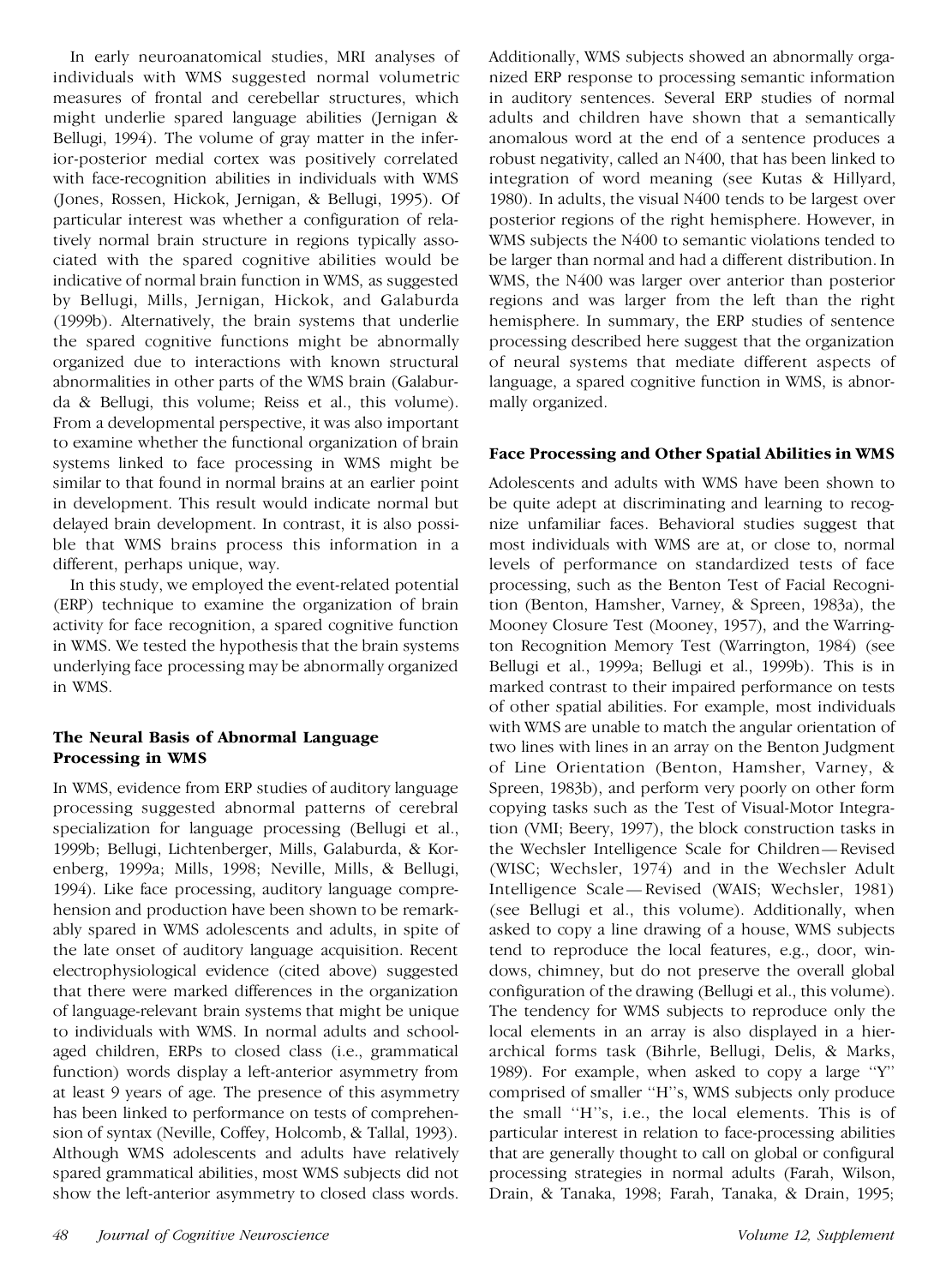Tanaka & Farah, 1991; Diamond & Carey, 1986; Carey, Diamond, & Woods, 1980).

The hypothesis that upright faces are processed in a global or configural manner is supported by studies showing a disproportionate inversion effect for faces over other objects (Valentine, 1988; Diamond & Carey, 1986; Yin, 1969). The decrement in performance for recognition of inverted vs. upright faces is considerably larger than for other objects such as houses or cars. A series of recent studies by Farah et al. (1998) suggests that upright faces are recognized ''holistically,'' whereas inverted faces and other types of objects are recognized by decomposition of their parts. One might predict that if WMS subjects show a bias for local processing, they would use similar strategies for processing upright and inverted faces. That is, they might not show an inversion effect. A preliminary study with WMS adults and adolescents supported this hypothesis (Rossen, Jones, Wang, & Klima, 1995). A recent study on children with WMS (ages 6 to 14 years) directly investigated the link between local/ global strategies and performance on recognition of upright and inverted faces. In that study, most WMS children showed a preference for local processing on the hierarchical forms task. In contrast to the earlier study with adults, most WMS children showed a larger inversion effect than did normal age-matched controls (Jones, Hickok, & Lai, 1998). However, in that study, WMS children were presented with an example stimulus in the upright orientation and asked to find the matching face from an array of inverted stimuli. The mental rotation component, rather than the inversion of the stimuli, could have accounted for the increased decrement in performance. Moreover, in that study, behavioral scores on the matching task for upright and inverted faces were not correlated with scores on local/ global processing. The results suggest that global processing of faces and hierarchical forms do not index the same processes.

### **Face-Specific Brain Mechanisms**

The idea that there are brain systems specific to face recognition is supported by several lines of research. One line of evidence comes from brain-injured patients with prosopagnosia. These patients typically display an inability to recognize familiar faces without a concomitant decrement in other forms of object recognition. The lesions that produce the disorder are usually bilateral and extend along temporal and occipital cortical regions (Damasio, Tranel, & Damasio, 1990; Damasio, Damasio, & Van Hoesen, 1982). Some studies of patients with righthemisphere lesions have described similar effects (Yin, 1970). A double dissociation exists in that other types of patients show preserved face-processing abilities with deficits in object recognition (Hécaen, Goldblum, Masure, & Ramier, 1974). Recently, Moscovitch, Winocur, and Behrmann (1997) described such a patient, CK, with normal face recognition but with object agnosia. CK performed as well as controls on tasks involving faces as long as they were upright and maintained the configurational properties of a face regardless of whether they were photographs, cartoons, or faces comprised of objects.

In normal adults, studies using brain-imaging techniques further support the hypothesis that there are specialized brain mechanisms within the occipito-temporal regions for face perception and recognition. A series of PET studies indicated increased regional blood flow within the fusiform gyrus in response to human faces (Sergent, Ohta, & MacDonald, 1992; Haxby et al., 1991; Haxby et al., 1994). Recent studies using fMRI have also shown activation of the fusiform gyrus in response to both passive viewing, and active matching tasks involving upright faces, but not to other types of visual stimuli including: non-face objects, scrambled faces, and inverted schematic (Mooney) faces, (Kanwisher, Tong, & Nakayama, 1998; Kanwisher, McDermott, & Chun, 1997; Clark, Maisog, & Haxby, 1997; McCarthy, Puce, Gore, & Allison, 1997; Clark et al., 1996; Puce, Allison, Gore, & McCarthy, 1995). Additionally, activation within this region was increased with selective attention to faces (Wojciulik, Kanwisher, & Driver, 1998).

Electrophysiological recordings made directly from occipito-temporal cortex inepilepticpatients also showed activation to faces but not to other types of visual stimuli (Allison, McCarthy, Nobre, Puce, & Belger, 1994b; Allison, Puce, Spenser, & McCarthy, 1999; McCarthy, Puce, Belger, & Allison, 1999; Puce, Allison & McCarthy, 1999). A surface-negative potential at 200 msec, called the N200, was observed in response to faces but not scrambled faces, or pictures of cars, scrambled cars, or butterflies. Facespecific activity was observed in three regions: the ventral face area (lateral fusiform and adjacent inferior temporal gyri), the lateral face area (middle temporal gyri), and the anterior face area (anterior fusiform, cortex of the ventraltemporal pole and entorhinal cortex; Allison et al., 1999). The N200 was generated in the ventral and lateral face areas and was active during face perception but was not elicited by affective stimuli, diminished by habituation, affected by familiarity of the face, nor affected by semantic priming or face naming (Puce et al., 1999). Moreover, stimulation within face-specific regions produced an inability to name previously correctly identified faces (Allison et al., 1994a).

Face-specific ERPs have also been recorded from scalp electrodes (deHahn, Olivers, & Johnson, 1998; Bentin, Allison, Puce, Perez, & McCarthy, 1996; Botzel, Grusser, Haussler, & Naumann, 1989). A negative potential that peaked at 170 msec, called the N170, was elicited by faces and face components, especially eyes, but not by other types of visual stimuli (Bentin et al., 1996). Considering differences in the functional sensitivity of the N170 to eyes alone, and the depth and orientation of the fusiform where the N200 is generated, it is unlikely that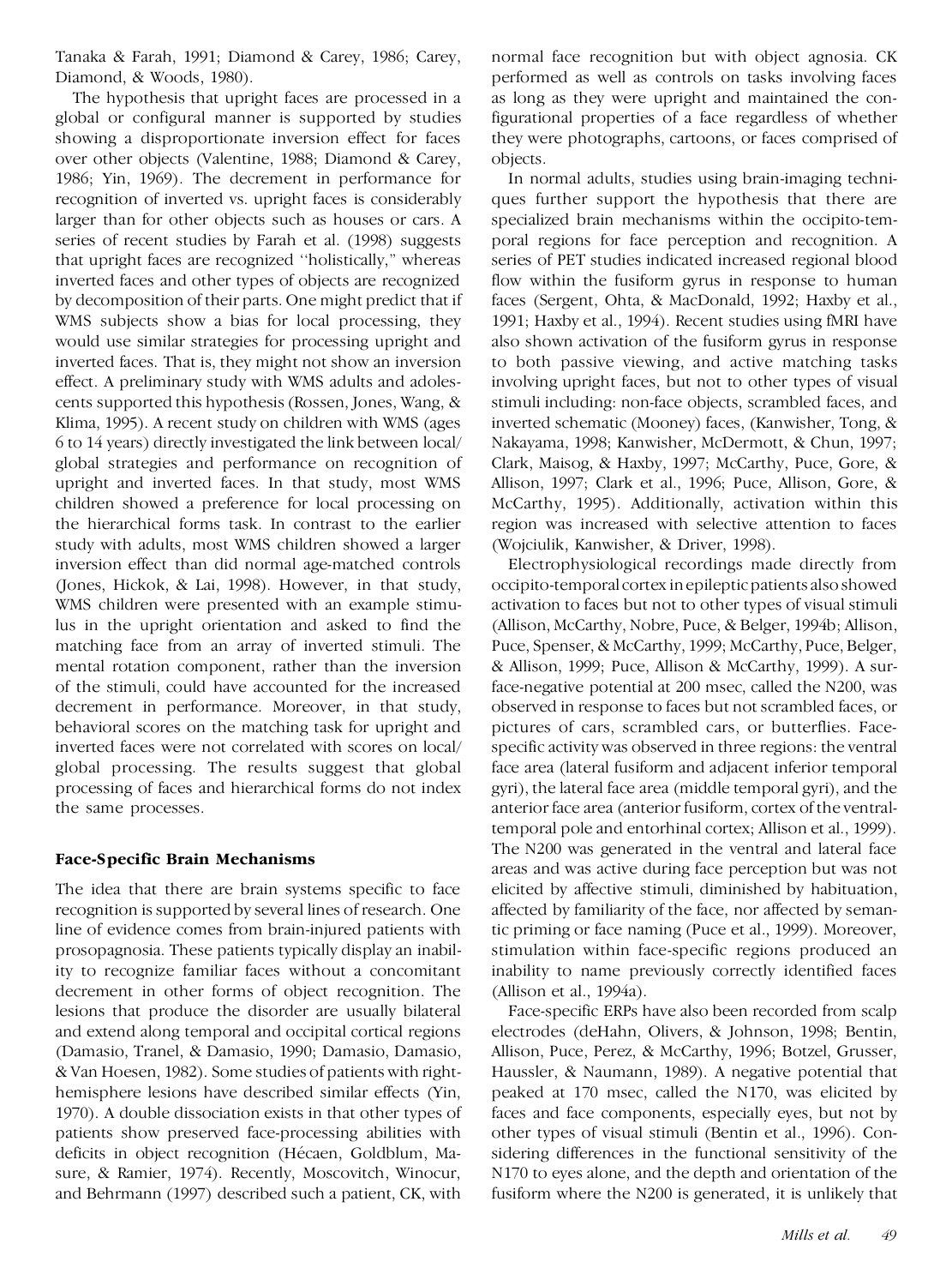the N170 and the subdural N200 reflect the same brain systems. Moreover, the N170 was maximal over rightposterior temporal regions and was, therefore, thought to be generated lateral to the fusiform region that generated the N200 (Bentin et al., 1996).

Preliminary research with WMS individuals also provided evidence consistent with the involvement of areas including the fusiform in face processing. In a study of WMS individuals (ages 10–20 years) using structural MRI, Jones et al. (1995) found that increased volume of gray matter in the inferior-posterior medial cortex, i.e., an area including the fusiform, was correlated with performance on the Benton Test of Facial Recognition. This finding raised the possibility that face perception and recognition may be normally organized in this population. However, the presence of structural abnormalities in posterior brain regions (Galaburda & Bellugi, this volume) raises the equally plausible hypothesis that the brain systems that underlie face processing in this population may be abnormally organized, or displaced anteriorly. This pattern might be reflected in a more anterior distribution of ERP effects, that is, increased activation, over the anatomically spared anterior regions.

### **Right Hemisphere Involvement in Face Processing**

Several lines of evidence have suggested a greater involvement of the right than the left hemisphere in face processing, including: studies of patients with right-hemisphere lesions (de Renzi, 1986; Yin, 1970), epileptic patients who have undergone surgical callosectomy, (Levy, Trevarthen, & Sperry, 1972), behavioral studies of normal subjects that have shown visual field preferences in face processing (e.g., Magnussen, Sunde, & Dyrnes, 1994; Schweinberger, Sommer, & Stiller, 1994; Schweinberger & Sommer, 1991; Sergent, 1986; Rhodes, 1985; Leehy, Carey, Diamond, and Cahn, 1978), brain imaging studies using PET and fMRI techniques that showed bilateral activation that was greater on the right side (Kanwisher et al., 1997; Kanwisher et al., 1998; McCarthy et al., 1997; Haxby et al., 1993; Sergent et al., 1992), and ERP studies that showed right-greater-than-left asymmetries in face-relevant components in adults (Alvarez, Mills, & Neville, 1999; deHahn et al., 1998; Bentin et al., 1996). A recent hemifield study using subdural recordings from epileptic patients suggested that the right hemisphere was better at processing information about upright faces, whereas the left hemisphere was better at processing information about inverted faces (McCarthy et al., 1999).

The present study was based on a recent ERP investigation of recognition for upright and inverted faces in normal adults (Alvarez et al., 1999). In that experiment, ERPs were recorded as subjects watched photographic pairs of upright or inverted faces presented sequentially on a computer monitor. The subject's task was to indicate whether the second face in the pair (''target'') was the same or a different person as in the first photograph (''prime''). Results from normal adults showed marked differences in the timing and distribution of ERP effects linked to recognition of upright and inverted faces, and are consistent with other evidence suggesting that, in adults, nonidentical brain systems mediate processing of upright and inverted faces. Recognition of mismatched upright faces elicited a negativity at 320 msec and was most prominent over anterior regions of the right hemisphere (see also Barrett, Rugg, & Perrett, 1988). In contrast, ERPs to mismatched inverted faces were characterized by a positivity that occurred later (at 500 msec) and displayed a bilateral posterior distribution. These different patterns of brain activity are consistent with behavioral studies of adults suggesting that differences in processing upright and inverted faces may be associated with differences in processing configurational vs. featural information. Alvarez and Neville (1995) also used this paradigm to study the development of these brain systems in normal children at 9, 13, and 16 years of age. The results suggest that children, unlike adults, display a similar pattern of ERPs to upright and inverted faces. Moreover, the mature pattern of right-greaterthan-left asymmetry to upright faces is not evident until the late teens. These data are consistent with behavioral research suggesting that children use a similar analysis strategy for both upright and inverted faces (Carey & Diamond, 1977).

## **RESULTS**

## **Behavioral Data**

Normal adults were faster and more accurate than the WMS adults [main effect of group: reaction time,  $F(1,1) =$ 10.28,  $p < .001$ ; accuracy,  $F(1,1) = 21.69$ ,  $p < .001$ ] (Figure 1). However, most of the WMS adults scored within the range of the normal adults. Examination of the accuracy data from individual subjects showed that for the upright faces 15 of the 18 WMS adults performed within the range of the normal adults (range for normal adults  $= 74-100\%$ ). For the inverted faces, 12 out of 18 WMS adults showed accuracy scores within the range of the normal adults (range for normal adults  $= 59-100\%$ ).

Both normal and WMS adults were faster and more accurate at recognizing upright than inverted faces [main effect of orientation: reaction time,  $F(1,35) = 11.67$ ,  $p <$ .001; accuracy, *F*(1,39) = 114.89, *p* < .001], and were faster and more accurate at correctly identifying matched than mismatched targets [main effect of condition: reaction time,  $F(1,1) = 11.48$ ,  $p < .001$ ; accuracy,  $F(1,1) =$  $4.44, p \leq .05$ .

Of particular importance was that the WMS and normal adults showed similar inversion effects. Relative to upright faces, inverted faces produced a 10% drop in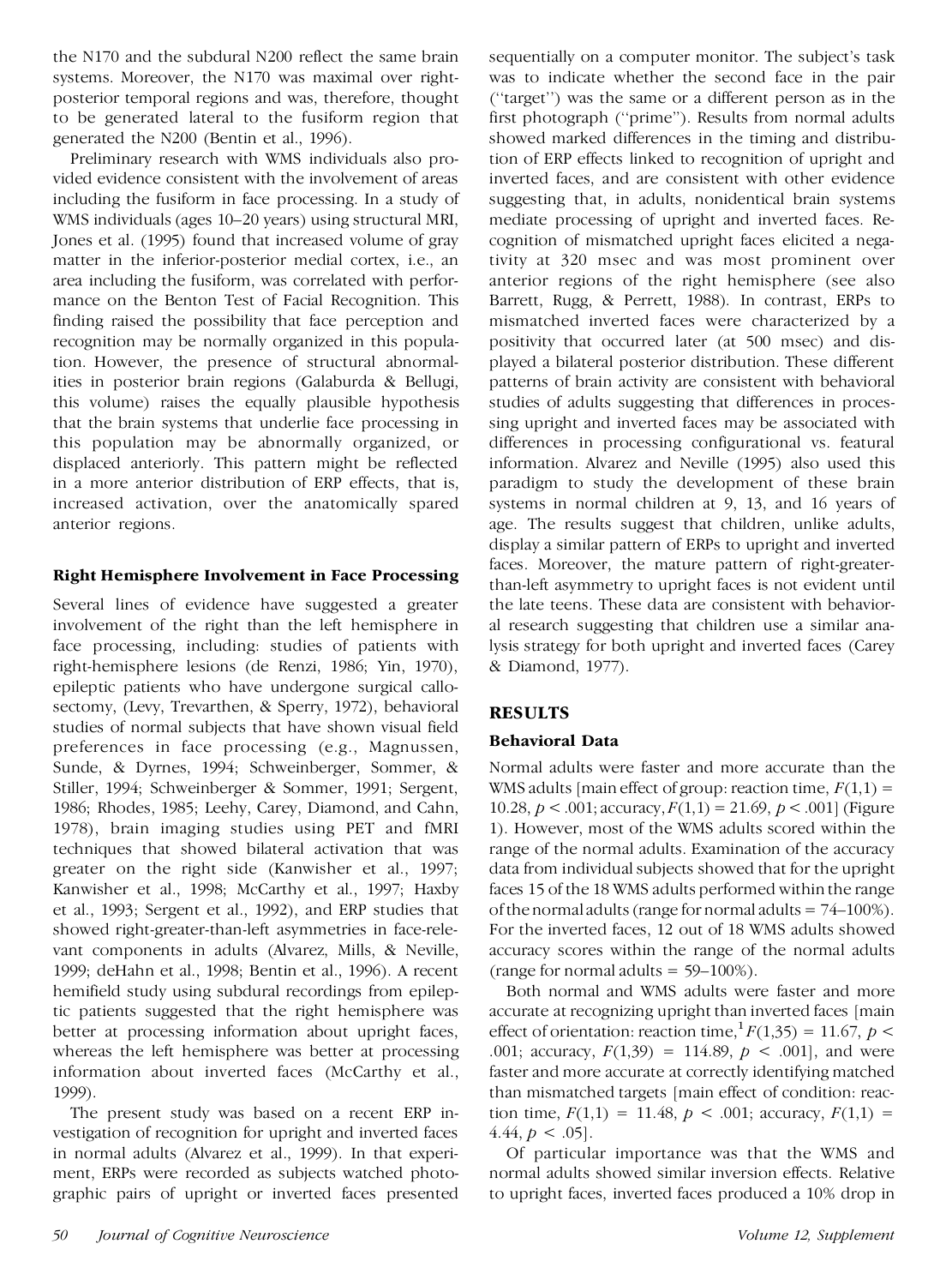

**Figure 1.** Performance on the face-recognition task upright and inverted faces by Normal and WMS adults. Error bars indicate the standard error of the mean. Top: Percent correct identification averaged across matched and mismatched targets. Bottom: Reaction time in msec for correct responses to matched and mismatched target faces.

accuracy and a 50 msec increase in reaction time for both the WMS and normal adults.

### **ERP Results**

Results from a larger sample of normal controls on this paradigm are presented in Alvarez et al. (1999). The ERP patterns for the normal controls participating N200. in this study are presented along with the data from the WMS subjects in the sections below. Any differences in the findings between the normal subjects in this sample and the previous study by Alvarez are noted in the corresponding analyses. For practical purposes, this paper will emphasize group differences in responses to upright and inverted faces and matched vs. mismatched targets. The organization of the Results section is as follows: Each component is discussed separately in temporal order. The main

effects for group differences are presented first. These effects are followed by main effects, and interactions with group, for orientation (upright vs. inverted), condition (match vs. mismatch), and distribution. Because ERPs between the two groups differed in amplitude, the data were normalized to assess true differences in distribution according to the formula recommended by McCarthy and Wood (1985).

Occipital sites are discussed separately due to differences in the latencies and morphology of the components over this area.

### *Primes: (i.e., the First Face in the Pair)*

The morphology of the ERP components to the first face in the pair (prime) was similar to the targets, which are discussed in detail below (Figure 2).<sup>2</sup>

*N100.* The first negative component peaked around 100 msec (N100). The latency of the N100 was later and the amplitude tended to be smaller in WMS subjects than normal controls [latency: group, *F*(1,35) = 6.76; amplitude: group, approached significance,  $p \lt 0.10$ . Additionally, the amplitude of the N100 was larger from the left than the right hemisphere, but this effect was significant only for the normal controls [normalized amplitudes: hemisphere,  $F(1,35) = 3.71$ ,  $p = .06$ ; group  $\times$  hemisphere,  $p = .11$ ; for normal controls, hemisphere,  $F(1,22) = 10.40, p < .001$ ; for WMS, n.s.]. The N100 was larger to inverted than upright faces, but again, only for the normal controls [amplitude: group  $\times$  orientation,  $F(1,35)$  = 8.79,  $p \leq 0.01$ ; amplitude for normal controls: orientation,  $F(1,22) = 8.07$ ,  $p < .01$ ; for WMS, n.s.].

*P170.* The first positive component peaked around 170 msec (P170) for both normal and WMS subjects. The P170 was larger for normal than WMS adults [amplitude: group,  $F(1,35) = 13.98, p < .001$ ]. Like the N100, the P170 was larger to inverted than upright faces, but only for the normal controls [amplitude: orientation,  $F(1,35) = 4.66$ ,  $p < .05$ ; group  $\times$ orientation,  $F(1,35) = 7.34$ ,  $p < .01$ ; amplitude for normal controls, *F*(1,22) = 14.71, *p* < .001; WMS, n.s.].

There were no group differences or effects of orientation for the latency of the N200. The N200 response to both the prime and target stimuli (discussed below) was larger in WMS subjects than controls [amplitude: group,  $F(1,35) = 29.39, p > .001$  (see Figures 2) and 3). The N200 was larger for upright than inverted faces for both groups [amplitude: orientation,  $F(35) =$ 6.51,  $p < .05$ ].

*N300–500.* The mean amplitude between 300 and 500 msec poststimulus onset was also examined for differ-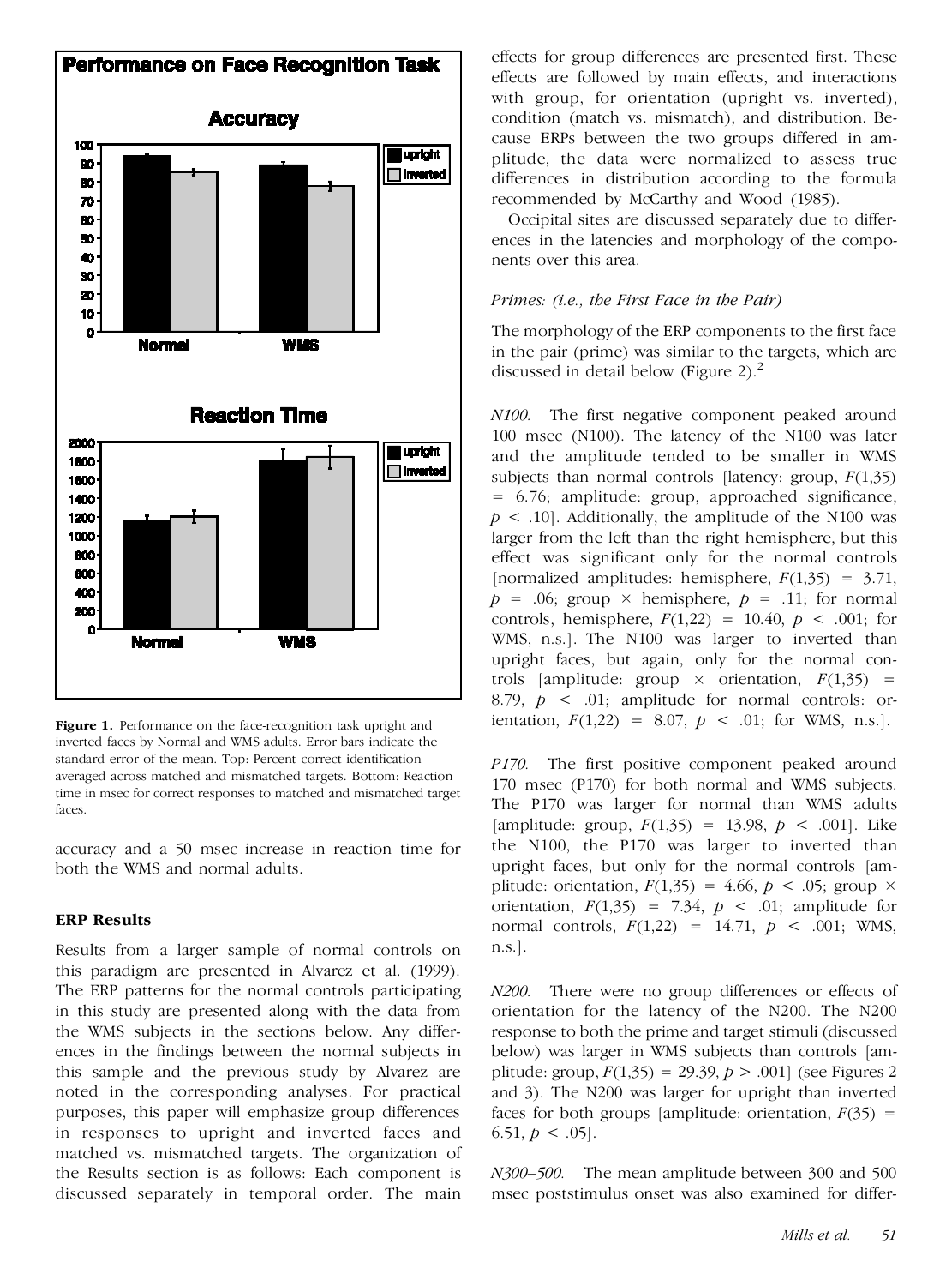

Figure 2. ERPs to upright primes (solid) and inverted primes (dashed) are compared for normal subjects (left side) and WMS subjects (right side). Negative voltage is plotted up. Vertex refers to the electrode site (over the middle of the head) from which the ERPs shown in the figure were recorded.

ences in ERPs to upright and inverted faces. For both normal and WMS adults, the mean amplitude between 300 and 500 was more negative for upright than inverted faces  $[F(1,35) = 32.21, p < .001]$ . Additionally, the N300– 500 was larger over the left than the right hemisphere [mean amplitude: hemisphere,  $F(1,35) = 5.04$ ,  $p < .05$ ], and was larger over anterior than posterior regions [mean amplitude: electrode site,  $F(3,105) = 49.54, p < .001$ .

### *Targets: (i.e., Second Face in the Pair)*

ERPs to the second face in the pair (target) were characterized by a series of negative and positive deflections in the following temporal order: A negativity at 200 msec, N200, and approximately 100 msec, N100; a positivity at 150 msec, P150; a negativity at 200 msec, N200, and 320 msec, N320; and a late positivity P500.

### *ERPs Anterior to the Occiput*

*N100.* The amplitude of the N100 was smaller, i.e., approximately half, for the WMS subjects than for the normal controls (mean; WMS =  $5.7 \mu v$ , controls =  $3.1$ )  $\mu$ v) [main effect of group: *F*(3,117) = 6.92, *p* < .001], (Figures 4 and 5). There was no main effect of group for peak latency.

For both groups, the N100 was larger and peaked later over anterior than posterior regions [main effect of electrode site: amplitude, *F*(3,117) = 61.11, *p* < .001, latency:  $F(3,117) = 22.11, p < .001$ . And the N100 was

larger and peaked later over the left than the right hemisphere [main effect of hemisphere: normalized amplitude,  $F(1,39) = 5.52, p < .05$ ; latency,  $F(1,39) =$ 



**Figure 3.** N200 amplitudes in  $\mu$ v for the first (prime) and second (target) faces presented within the pairs of stimuli. The N200 amplitudes are averaged across all cites anterior to the occiput. The results for normal adults are shown on the left and for WMS adults on the right. Results show N200 amplitudes for both primes and targets are dramatically larger for WMS than normal adults.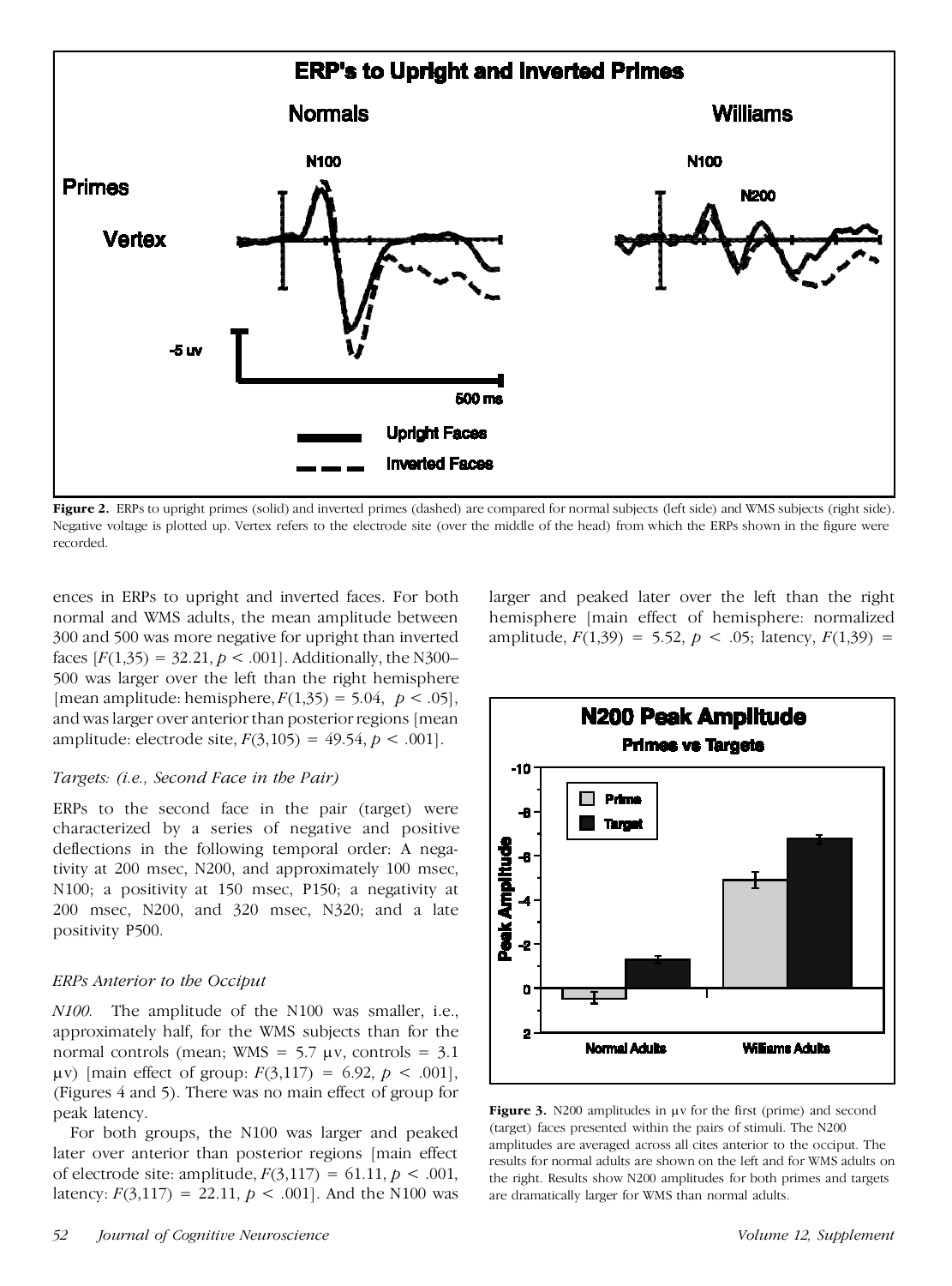

**Figure 4.** ERPs to upright faces for normal (left side) and WMS (right side) adults. The solid line represents ERPs to targets that matched the preceding face. The dashed line represents ERPs to targets that differed (mismatch) from the preceding face.

4.60,  $p \leq 0.05$ , especially over temporal and parietal regions, [normalized amplitude: hemisphere  $\times$  electrode,  $F(3,117) = 5.45, p < .01$ ]. However, the lateral effects for both latency and amplitude were significant for the normal controls but not the WMS subjects [latency: group  $\times$  hemisphere,  $F(1,39) = 4.40, p <$ .05 (normal controls,  $p \le 0.01$ ; WMS, n.s.); group  $\times$ hemisphere  $\times$  electrode,  $F(3,117) = 2.74, p < .05$ (normal controls,  $p \leq .01$ ; WMS, n.s.); normalized amplitudes: group  $\times$  hemisphere, approached significance,  $F(1,39) = 2.89$ ,  $p = .10$ ; group  $\times$  orientation  $\times$ hemi- sphere  $\times$  electrode,  $F(3,117) = 4.71, p < .01$ . Examination of the interactions with amplitude showed that the WMS subjects displayed a more symmetrical distribution of the N100.

For both groups, the N100 was smaller and peaked earlier to upright than inverted faces [main effect of orientation: amplitude,  $F(1,39) = 5.08$ ,  $p < .05$ ; latency,  $F(1,39) = 12.07, p < .001$ .

Previously, Alvarez et al. (1999) found that matched and mismatched targets elicited similar N100 responses. In the present study, there was a larger negativity to mismatched than matched targets [match/mismatch,  $F(1,39) = 4.80, p < .05$ . Examination of an interaction with group, [normalized amplitude: group  $\times$  match/mismatch  $\times$  orientation  $\times$  hemisphere,  $F(1,39) = 6.37$ ,  $p \le$ .05] showed that the match/mismatch effect approached significance for the WMS subjects,  $p = 0.06$ , but not the normal adults. Further examination of this interaction showed that for the WMS subjects the match/mismatch effect approached significance over the left hemisphere for upright faces, and over the right hemisphere for inverted faces.

*P150.* Like the N100, the P150 was smaller, but also peaked earlier, in the WMS subjects than the normal controls [main effect of group: amplitude,  $F(1,39)$  = 3.81,  $p < .05$ ; latency,  $F(1,39) = 7.50$ ,  $p < .01$ .

Consistent with earlier findings (Alvarez et al., 1999), the P150 was earlier for upright than inverted faces for both groups [latency:  $F(1,39) = 9.67, p < .001$ ]. In the Alvarez et al. (1999) study of normal adults, there were no other main effects or interactions for the P150. However, like the results from the N100, the WMS subjects, but not the normal controls, showed a significant difference in amplitude between the matched and mismatched targets [amplitude: group-  $\times$ match/mismatch:  $F(1,39) = 12.70, p < .001$ ; main effect of match/mismatch for WMS subjects,  $F(1,17)$  = 12.06,  $p < .001$ ; normal controls, n.s.].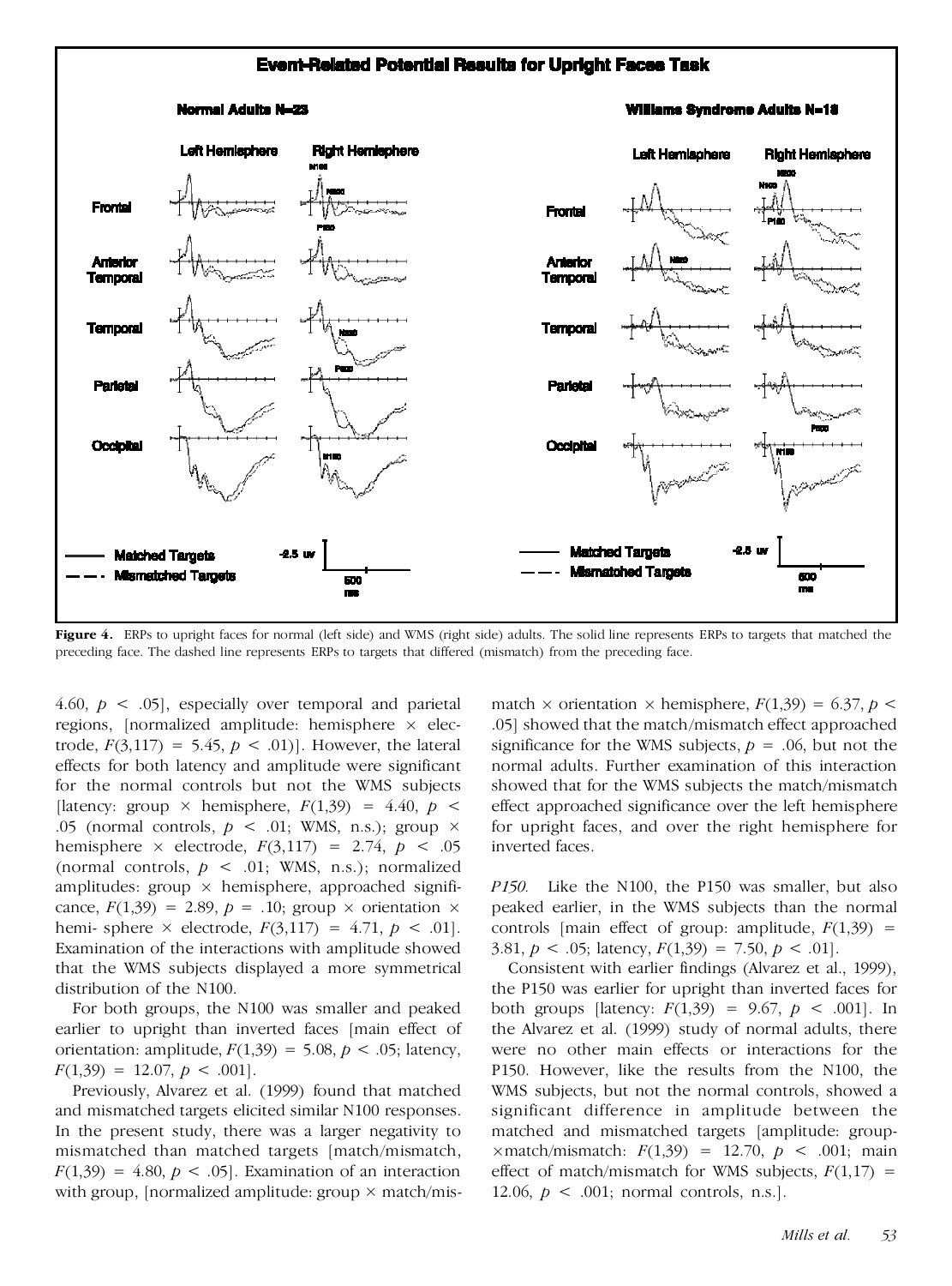

Figure 5. ERPs to inverted faces for normal (left side) and WMS adults (right side). The solid line represents ERPs to targets that matched the preceding face. The dashed line represents ERPs to targets that differed (mismatch) from the preceding face.

*N200.* The most striking difference in ERPs between the two groups was that the amplitude of the N200 was approximately six times larger in the WMS subjects (mean =  $-6.2$ ,  $\mu \text{v}$  *SD* = 3.4) than in the normal controls (mean =  $-1.1$ ,  $\mu v$  *SD* = 3.9) [amplitude: main effect of group:  $F(1,39) = 35.90$ ,  $p < .001$  (Figures 2, 3 and 4). The latency of the N200 was also 12 msec later in the WMS than in the normal adults [main effect of group:  $F(1,39) = 6.54, p < .01$ .

Like the previous results (Alvarez et al., 1999), the N200 was largest at frontal cites and peaked earliest over parietal cites [main effect of electrode: amplitude,  $F(3,117) = 29.41, p < .001$ ; latency,  $F(3,117) = 21.17$ ,  $p < .001$ .

The N200 was larger and earlier to upright than inverted faces [main effect of orientation: amplitude,  $F(1,13) = 7.96, p < .01,$  latency:  $F(1,39) = 6.54,$  $p \leq 0.01$ . But the amplitude effect was significant only for the WMS group [group  $\times$  orientation,  $F(1,39) = 4.95, p < .03$ ; orientation for WMS,  $F(1,17) = 11.08, p < .01$ ; normal controls, n.s.].

Like the N100 and P150, the match/mismatch effect for N200 amplitude differed for WMS subjects and controls [group  $\times$  match/mismatch,  $F(1,39) = 10.04$ ,

 $p < .001$ ]. Although neither group showed a significant mismatch/match amplitude effect on the N200, the slope of the match/mismatch difference went in opposite directions. That is, for the WMS subjects, like the results from the N100, the N200 tended to be larger to mismatched than matched targets. The opposite trend was observed in the controls. Again, these data were consistent with the findings for the N100 and P150 showing earlier match/mismatch effects in the WMS subjects.

*N320.* The N320 was larger and peaked 30 msec later in the WMS than the control subjects [main effect of group: amplitude,  $F(1,39) = 4.68$ ,  $p < .04$ ; latency,  $F(1,39) = 9.19, p < .001$ . However, the group differences were significant only over temporal and parietal regions [group  $\times$  electrode: normalized amplitude,  $F(3,117) = 3.46$ ,  $p = .06$ ; latency,  $F(3,117) =$ 5.09,  $p < .01$ .

The N320 was largest over frontal regions [electrode site: amplitude,  $F(3,117) = 52.45, p < .001$ . In the Alvarez et al. (1999) paper, the normal adults showed a righthemisphere asymmetry over the anterior regions. In this study, the group  $\times$  hemisphere  $\times$  electrode interaction only approached significance, [normalized amplitude,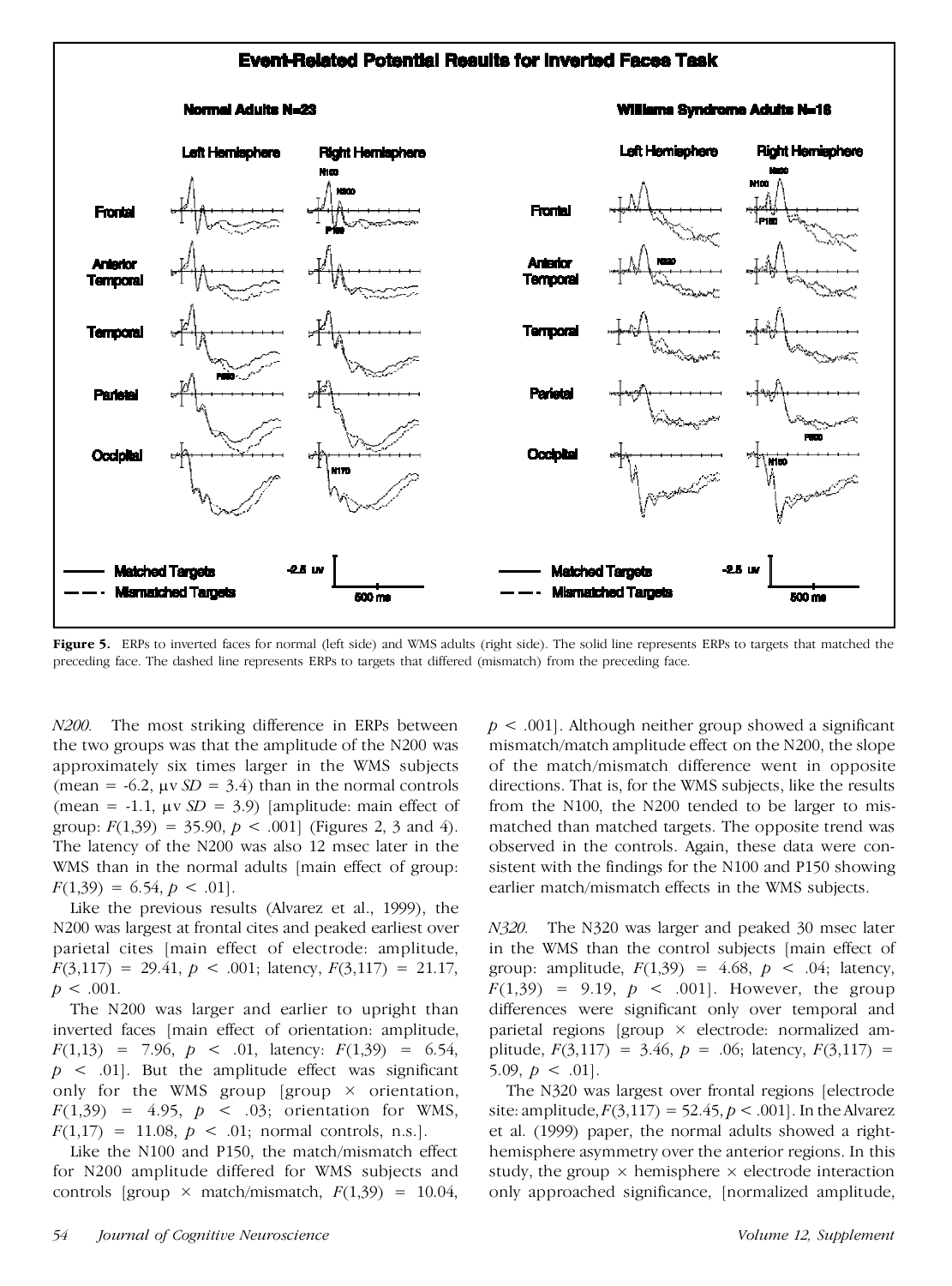$F(3,11) = 2.43$ ,  $p = .11$ ]. Because of the a priori hypothesis that WMS subjects may show abnormal asymmetries, we examined hemisphere effects separately for each group. Like the previous paper, the normal adults showed a right-hemisphere asymmetry over anterior regions [amplitude for normal adults: hemisphere  $\times$  electrode site:,  $F(3,66) = 5.52, p < .05$ . For the WMS subjects, the N320 tended to be larger from the left than the right but this effect did not reach statistical significance.

Like the N200, the N320 for both groups was larger and peaked earlier for upright than inverted faces [main effect of orientation: amplitude,  $F(1,39) = 24.08$ ,  $p < .001$ ; latency,  $F(1,39) = 4.09$ ,  $p < .05$ .

Target faces that were different from the first face (mismatched targets) elicited a significantly larger and earlier N320 than did targets that matched the first face, (Figure 3)  $[match/mismatch: amplitude, F(1,39) =$ 34.22,  $p \lt 0.001$ ; latency,  $F(1,39) = 14.55$ ,  $p \lt 0.01$ . The match/mismatch difference was larger for the WMS than the normal adults [amplitude: group  $\times$  match/ mismatch: *F*(1,39) = 9.49, *p* < .001]. Moreover, the lateral distribution of the match/mismatch difference was opposite in the two groups, [normalized amplitude, group  $\times$  match/mismatch  $\times$  hemisphere:  $F(1,39) =$ 4.13,  $p < .05$ ]. That is, the match/mismatch difference tended to be larger from the right than the left for normal controls, but larger from the left than the right in WMS subjects. Both of these trends only approached significance.

Upright and inverted faces elicited different match/ mismatch patterns [amplitude: orientation  $\times$  condition,  $F(1,39) = 13.56, p < .001$ . However, this pattern differed for the normals and WMS subjects [normalized amplitude: group  $\times$  orientation  $\times$  match/mismatch  $\times$  electrode,  $F(3,117) = 3.95, p < .05$ . As in Alvarez et al. (1999), normal adults displayed a larger N320 to the mismatched than the matched targets for upright, but not inverted, faces [amplitude for normal adults: orientation  $\times$  match/mismatch,  $F(1,22) = 5.22, p < .03$ ; upright faces: match/mismatch,  $F(1,22) = 11.86, p \le .001$ ; inverted faces, n.s.]. In contrast, the WMS subjects displayed an N320 match/ mismatch effect for both upright and inverted faces [amplitude for WMS: upright faces: match/mismatch,  $F(1,17) = 41.89, p < .001$ ; inverted faces: match/ mismatch,  $F(1,17) = 8.68, p < .01$ . However, even in the WMS group, the effect was attenuated for the inverted faces [amplitude for WMS: orientation  $\times$ match/mismatch,  $F(1,17) = 8.8.14, p < .01$ .

*P500.* A positive slow-wave component that peaked around 500 msec, the P500, was larger for controls than WMS subjects over temporal and parietal regions [normalized mean area: group  $\times$  electrode,  $F(3,117) =$ 20.03,  $p < .001$ . Examination of this interaction showed that although the P500 was larger over posterior than anterior regions for both groups [normalized mean area: electrode site,  $F(3,117) = 72.03$ ,  $p < .001$ , the posterior distribution appeared to be more pronounced in the normal controls [mean area for normal controls: electrode site:  $F(3,66) = 65.63, p < .001$ ; mean area for WMS, electrode site  $F(3,51) = 8.68$ ,  $p < .01$ ; see Figures 4 and 5].

As in the previous study (Alvarez et al., 1999), the normal adults displayed a larger P500 to mismatched than matched targets, for the inverted but not the upright faces (Figure 5) [mean area for normal adults: orientation  $\times$  match/mismatch,  $F(1,22) = 9.68$ ,  $p < .01$ ; inverted, match/mismatch,  $F(1,22) = 14.41, p < .001$ ; upright, match/mismatch, n.s.]. In contrast, the WMS subjects did not show a significant P500 match/mismatch effect for either the upright or inverted faces [mean area: group  $\times$  match/mismatch,  $F(1,39) = 5.45, p < .05$ ; mean area for WMS: match/mismatch, n.s.].

### *ERPs over Occipital Regions*

*P100.* The first positive component peaked at 116 msec. There were no group differences in the latency of the P100. Like the anterior N100, the occipital P100 appeared to be smaller in the WMS subjects than controls, but the difference did not reach significant levels.

*N150.* The first negative component peaked at approximately 150 msec for both groups. In contrast to the anterior P150, the N150 was larger in the WMS than normal adults [group, amplitude,  $F(1,39) = 7.24$ ,  $p \leq .01$ . However, like the anterior P150, the WMS subjects but not the normal controls showed a match/ mismatch effect, suggesting earlier recognition processes in the WMS subjects [group  $\times$  match/mismatch, amplitude, *F*(1,39) = 15.42, *p* < .001; WMS, match/ mismatch, amplitude,  $F(1,17) = 6.86, p < .02$ .

*N200.* The second negative component peaked earlier for the normal controls (257 msec) than for the WMS subjects  $(280$  msec) [latency: group,  $F(1,39)$  = 10.56,  $p \le 0.001$ . In contrast to the anterior N200, there were no group differences in the amplitude of the N200 over the occiput. The mismatched faces elicited a larger N200 than did the matched faces [amplitude: match/mismatch,  $[F(1,39) = 7.03]$ .

*N320.* Like the occipital N200, the N320 tended to be earlier for the normal controls (382 msec) than for the WMS subjects (393 msec) [latency: group, *F*(1,39) =  $3.75, p = .06, n.s.$ ). The mean amplitude of the N320 was larger for mismatched than matched targets [mean area: match/mismatch,  $F(1,39) = 3.88, p = .06$ . However, unlike the anterior N320, this effect did not interact with orientation. The match/mismatch effect tended to be larger from the right than the left hemisphere for the normal controls and tended to be larger from the left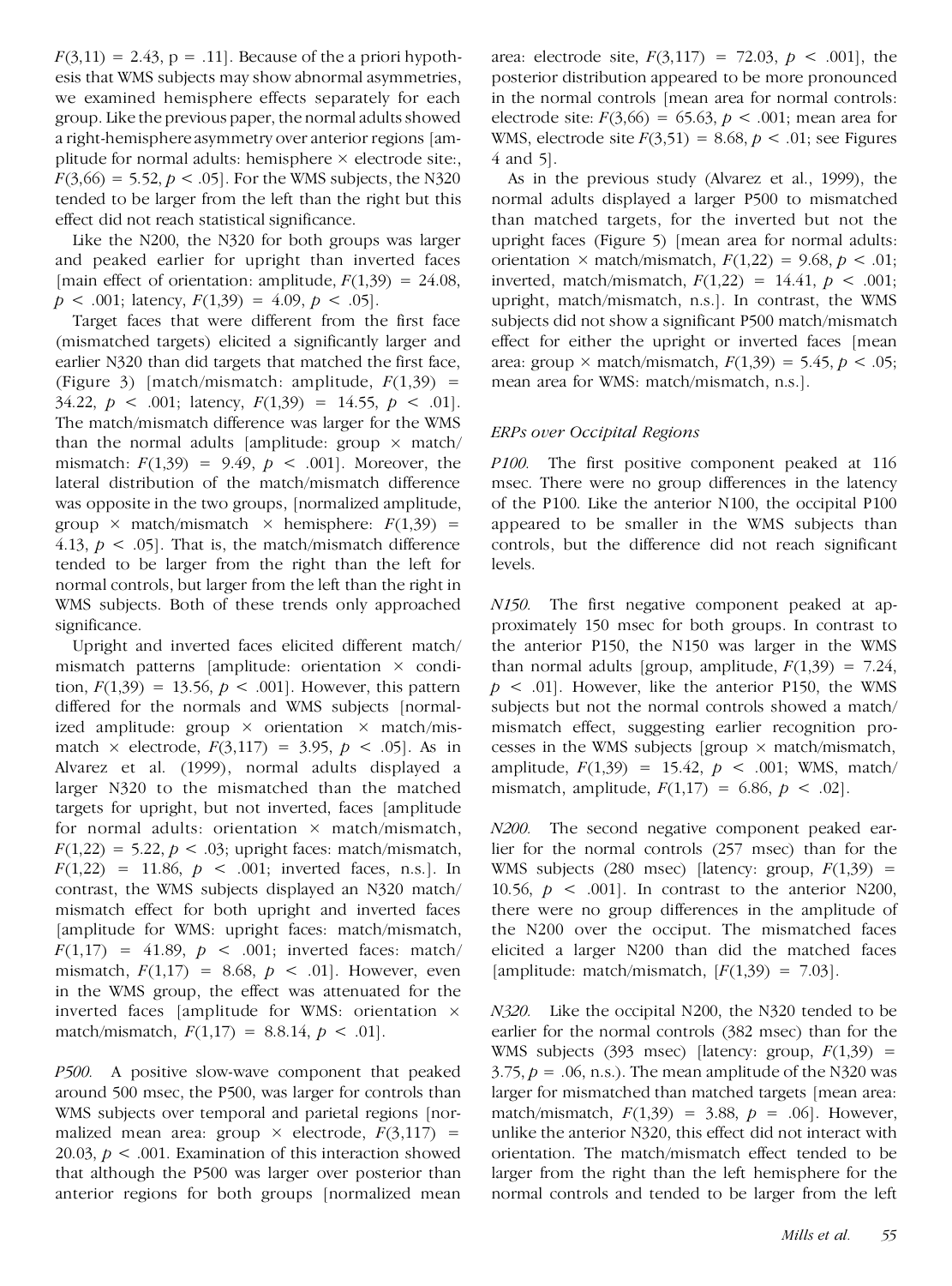than the right for the WMS subjects [normalized mean area: group  $\times$  hemisphere,  $F(1,39) = 6.30, p < .05$ . However, the effect of hemisphere was not significant for either group alone.

*P500.* Like the anterior cites, the P500 was larger to mismatched than matched targets, only for inverted faces, and only for the normal controls [mean area: group  $\times$  match/mismatch,  $F(1,39)$  = 4.32,  $p \leq .05$ ; orientation  $\times$  match/mismatch, 4.52,  $p \le 0.05$ ; orientation  $\times$  match/mismatch,<br>*F*(1,39) = 5.37,  $p \le 0.05$ ; inverted faces: group  $\times$  match/mismatch, *F*(1,39) = 5.61,  $p \le 0.05$ ]. The P500 match/mismatch,  $F(1,39) = 5.61, p < .05$ . The P500 match/mismatch effect was larger over the left than the right hemisphere for normal controls, but not for WMS subjects [mean area: group  $\times$  hemisphere,  $F(1,39) = 5.37, p \le .05$ .

## *Correlations with Benton Scores and ERP and Task Performance Scores in WMS*

Only the WMS subjects had scores for the Benton Test of Facial Recognition (Benton et al., 1983a, b; see Table 1). Therefore, the following correlations and other statistical treatments apply only to the WMS subjects.

*Benton scores and accuracy on ERP task.* The WMS subjects with higher Benton Test of Facial Recognition scores tended to be more accurate on the match/mismatch task [Spearman,  $r = 43$ ,  $p = .07$ ; Pearson,  $r = .45$ ,  $p < .05$ ].

*Benton scores and N200 amplitude.* Because the N200 was dramatically larger in WMS than normal adults, we were particularly interested in its functional significance. WMS subjects with larger amplitude N200 components tended to score higher on

**Table 1**. Characteristics of Subjects with Williams Syndrome in Comparison to Normal Performance Based on Standardized Scores

|                    | Age       | <i>FSIQ</i> | <b>Benton</b> | <b>PPVT</b> |
|--------------------|-----------|-------------|---------------|-------------|
| Williams Subjects  |           |             |               |             |
| mean               | 25        | 61          | 22            | 62          |
| range              | $18 - 38$ | $51 - 76$   | $17 - 26$     | $33 - 79$   |
| standard deviation | 5.9       | 16.9        | 2.9           | 12.22       |
| Normal Performance |           |             |               |             |
| standardized mean  |           | 100         | 22            | 100         |
| standard deviation |           | 15          | 3             | 15          |

FSIQ=Full-scale IQ from Weschler adult-intelligence scale. BENTON=Benton Test of Facial Recognition. PPVT=Peabody Picture-Vocabulary Test.

## **ERP Effects of High and Low Score** on Benton Faces



**Figure 6.** Differences in ERPs for WMS subjects who scored high vs. low on the Benton Facial-Recognition Task. The group differences were based on a median split of the data. The top half of the figure shows a larger amplitude N200 response by WMS subjects who scored in the High Benton group. The bottom half of the figure shows that subjects who scored in the High Benton group tended to have an earlier N320-peak latency for the mismatch minus mismatch difference wave.

the Benton Test of Facial Recognition [Spearman,  $r = .51, p < .05$ ; Pearson,  $r = .38, p = .10$ ; see Figure 6, top]. Because the Pearson correlation only approached significance, we further examined the relationship between the Benton scores and the N200 amplitude. Subjects were divided into two groups based on their scores on the short form of the Benton Test of Facial Recognition. Those who scored above 23 were designated as the high group: i.e., high Benton group, mean =  $24.3$ , range  $23$  to  $26$ ; and low Benton group, mean  $= 19.3$ , range 17 to 22. The high Benton group had larger N200 amplitudes than did the low Benton group [for WMS group:  $F(1,16) = 6.61, p < .05$ ].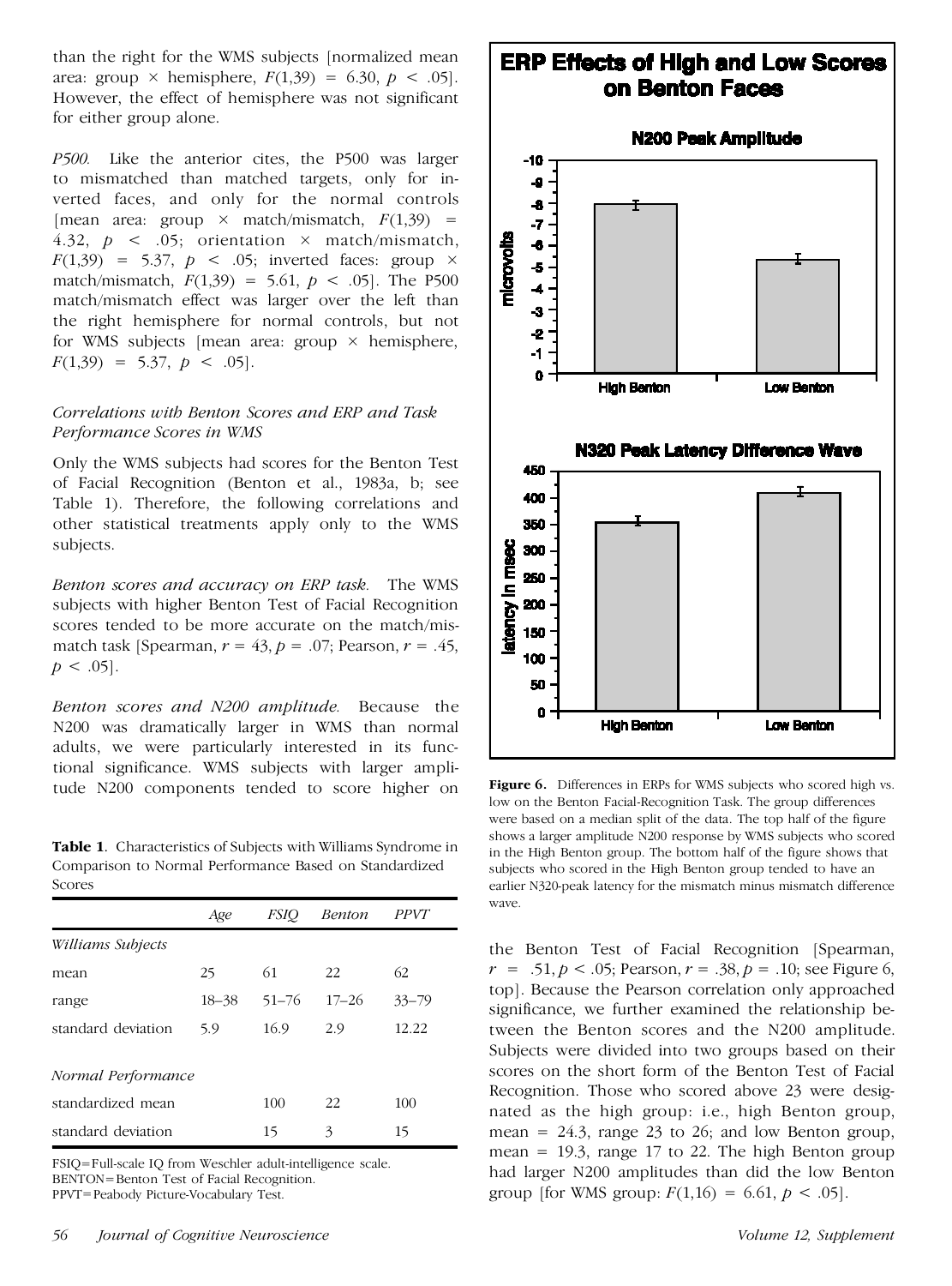*Benton scores and N320 match/mismatch latency for upright faces.* We predicted that WMS subjects who scored higher on the Benton might also show earlier ERP effects of face recognition. In the original study, the match/mismatch effect for face recognition occurred on the N320 for upright faces. However, neither the amplitude nor the latency of the N320 match/ mismatch effect was correlated with scores on the Benton. In contrast, for the WMS subjects the latency of the N320 match/mismatch effect was positively correlated with reaction time on the ERP task [Spearman,  $r = .54$ ,  $p < .05$ ; Pearson,  $r = .46$ ,  $p < .05$ ; ANOVA for WMS, group: *F*(1,16) = 7.07, *p* < .05; see Figure 6, bottom].

*Benton and P500 match/mismatch effect for inverted faces.* Earlier studies using this paradigm showed that the P500 match/mismatch effect for inverted faces develops with increasing age and proficiency. In the present study, the WMS subjects did not show this effect. Therefore, we examined whether the WMS subjects who scored high on the Benton and/or high on accuracy on the match/mismatch task would show the P500 effect for inverted faces. There were no correlations or other significant differences based on the high Benton vs. low Benton groups described above.

## **DISCUSSION**

### **ERP Indices of Face Perception**

In individuals with WMS, the morphology of the first 200 msec of the ERP waveform in response to faces for both primes and target stimuli was strikingly different from normal. For primes, the N100 and P170 components were smaller for WMS than normal adults. In contrast, the WMS adults displayed an N200 to primes that was absent or attenuated in the ERPs to primes from normal adults. For target stimuli, the amplitude of the N100 in WMS subjects was approximately half the amplitude of the N100 in normal adults. In contrast, the amplitude of the N200 to targets was more than twice the size of the N200 in normal adults. These differences were not subtle, that is, they were larger than two standard deviations of the mean for the normal subjects. This ERP pattern, a small N100 and large N200, was observed in all of the adult subjects with WMS reported here, as well as in all children with WMS we have tested (unpublished data). We have not observed these ERP patterns in normal adults, children, or infants at any age, nor in any of the other populations (i.e., Down syndrome, language impaired children, children with early left- or right-hemisphere brain injury) we have studied. Importantly, these ERP patterns were not observed in two subjects who had a clinical diagnosis of WMS but who did not have the genetic deletion based on the florescence in situ hybridization (FISH) test (not included in this sample). However, to the extent that ERPs index information about brain function, we would expect to find variables that modulate the amplitude and latency of these components in other populations who share specific neurological and neurocognitive characteristics in common with WMS. It is also possible that these effects are linked to subtle structural abnormalities, e.g., abnormal folding or orientation of sulci in the areas generating these components, which may be present in all individuals with WMS (see Galaburda & Bellugi, this volume, for a discussion of abnormal configuration of gyri in WMS). Another consideration is that the amplitude of the N200 was correlated with performance on the Benton Test of Facial Recognition. This is of particular interest because larger volumetric measures of the inferior-posterior medial cortex revealed in MRI analyses were also correlated with performance on the Benton Test of Facial Recognition in WMS subjects (Jones et al., 1995).

We are currently conducting a study of black and white photographs of upright and inverted cars to determine whether the abnormal N100/N200 complex in WMS is specific to face processing. Preliminary results from 10 normal adults and 10 adults with WMS are shown in the right side of Figure 7. Based on visual inspection of the data from individual subjects, there were two main findings. First, the ERP patterns observed for faces, i.e., small N100/larger N200 pattern for WMS, and larger N100/smaller N200 pattern for normal controls were also present to cars (Mills, St. George, & Zangl, unpublished data). This finding could be consistent with the hypothesis that the abnormal N100/N200 pattern indexes activity related to general object perception and might be linked to structural abnormalities in the temporo-occipital regions including the fusiform gyrus. However, the ERP differences between WMS and control subjects were more pronounced for faces than for cars. Second, for both normal controls and WMS subjects, ERPs to cars differed from ERPs to faces. At first glance, it appeared that the ERPs were just larger to faces than to cars. However, the amplitude differences were more complex. For WMS subjects, the N100 was approximately the same size for faces and cars, but the amplitude of the N200 was markedly reduced for cars. This pattern of results is consistent with the hypothesis that the amplitude of the N200 may be linked to increased attention to faces in WMS. For normal controls, the N100 was larger to faces than to cars, whereas the N200 was similar in amplitude to faces and cars. Additionally, both the anterior-posterior and lateral distributions of the N100 and N200 differed for cars and faces for WMS and normal subjects. This finding is important because it provides further evidence that faces and objects are mediated by non-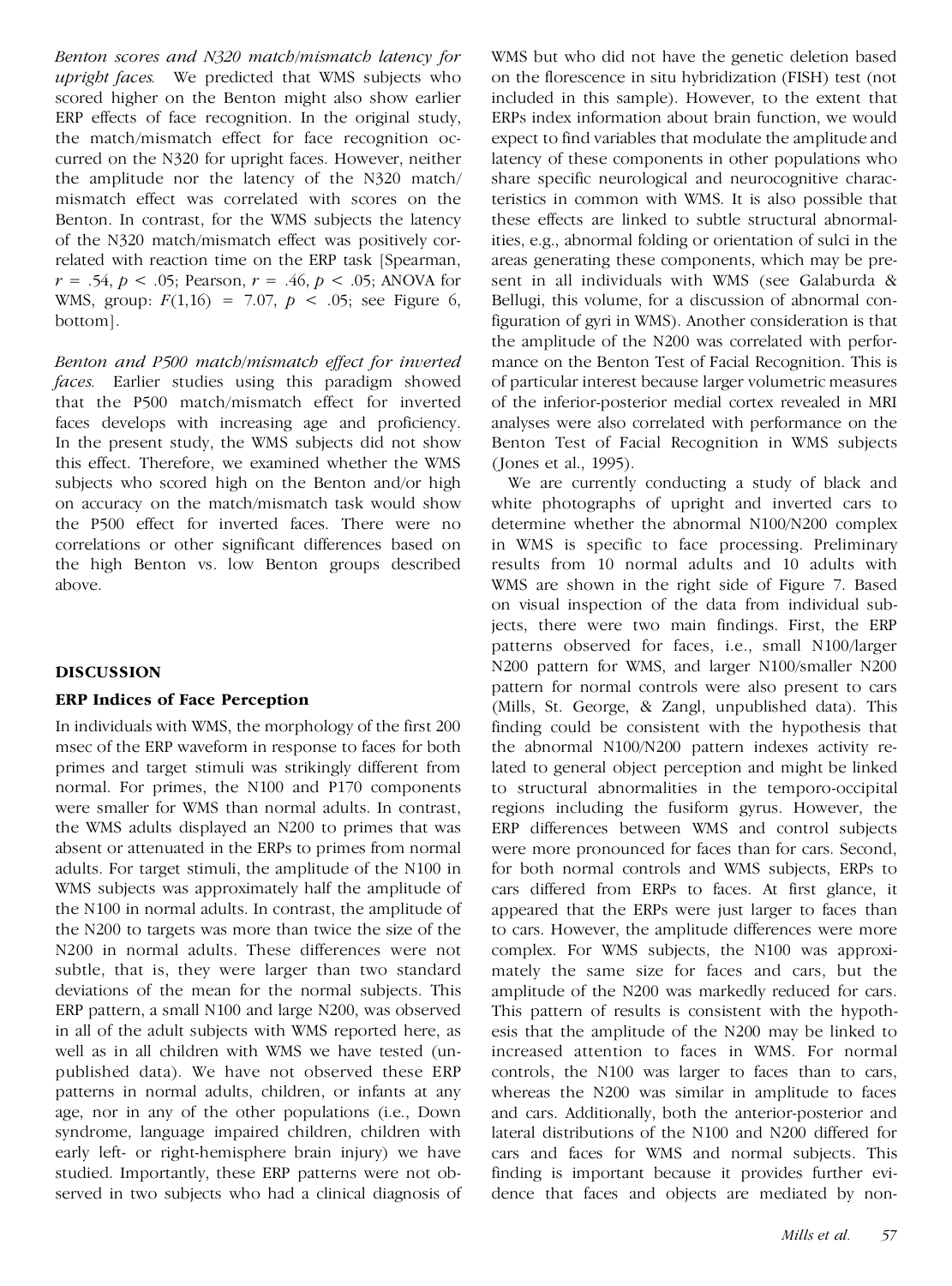

Figure 7. ERPs for WMS (solid lines) subject are directly compared with normal subjects (dashed lines) for faces on the left side of the figure and for cars on the right side of the figure. ERPs to cars were recorded from an additional 10 normal adults and 10 adults with WMS (ages 18 to 14). The data for faces were from the 23 normal and 18 WMS subjects described in this study.

identical neural systems. Although the abnormal N100/ N200 complex in WMS may not be specific to faces, it appeared to be different for faces as compared to nonface stimuli.

In studies of normal visual processing, the N100 and N200 components have been linked to perceptual and attentional rather than recognition processes per se (Mangun & Hillyard, 1991). In normal adults, studies of non-face visual stimuli have shown that the amplitude of the N100 increases with attention, and is sensitive to the physical parameters of the visual stimuli, i.e., it increases with increased stimulus intensity, and is probably generated in extrastriate visual cortex (e.g., Mangun, Hillyard, & Luck, 1993). The N200 has been linked with discrimination, categorization, and feature identification (Polich, Ellerson, & Cohen, 1996; Harter, Ainne, & Schroeder, 1984; Hillyard & Kutas, 1983).

In the present study, match/mismatch effects, that is, larger amplitude ERPs to the mismatched targets, were observed on the N100, P150, and N200 in subjects with WMS but not in the normal adult controls. Research with normal adults has shown that the amplitudes of both the N100 and N200 components are modulated by attentional effects (see Hillyard, Mangun, Woldorff, & Luck, 1995 for a review). Moreover, attention to faces has been shown to lead to increased activity in the fusiform, i.e., the area linked to face perception (Wojciulik et al., 1998). Anecdotal evidence from individuals with WMS shows increased interest and fixation on human faces, especially the eyes (Bellugi et al., this volume). Therefore, we propose that the earlier match/mismatch effect

in WMS may be due to increased attention to faces in WMS.

It is unlikely that the N200 observed in the present study is the same N200 response observed in subdural recordings (Allison et al., 1994a; Allison et al., 1994b). The N200 observed here had an anterior distribution. As noted by Bentin et al. (1996), the orientation of the neurons producing a surface negative potential over the fusiform region would not produce a negative ERP over more superior scalp. It is also equally unlikely that the N200 observed here is the same component as the N170 described by Bentin, which was specific to faces and face components (Bentin et al., 1996). The N200 in the present study and the N170 also displayed different distributions. The N170 was maximal over occipito-temporal regions, T5/T6 (not recorded here), vs. the anterior distribution of the N200. However, it is possible that the occipital N150 observed here may index the same systems as the occipito-temporal N170. In the present study, the occipital N150 was larger in WMS than normal adults. This is consistent with the hypothesis that WMS individuals have increased neural activity to faces. Further research is needed to test this hypothesis.

### **ERP Patterns Linked to Recognition**

On the ERP face-recognition task, normal adults were faster and more accurate than the subjects with WMS. However, both groups displayed similar behavioral inversion effects. That is, both groups were 10% less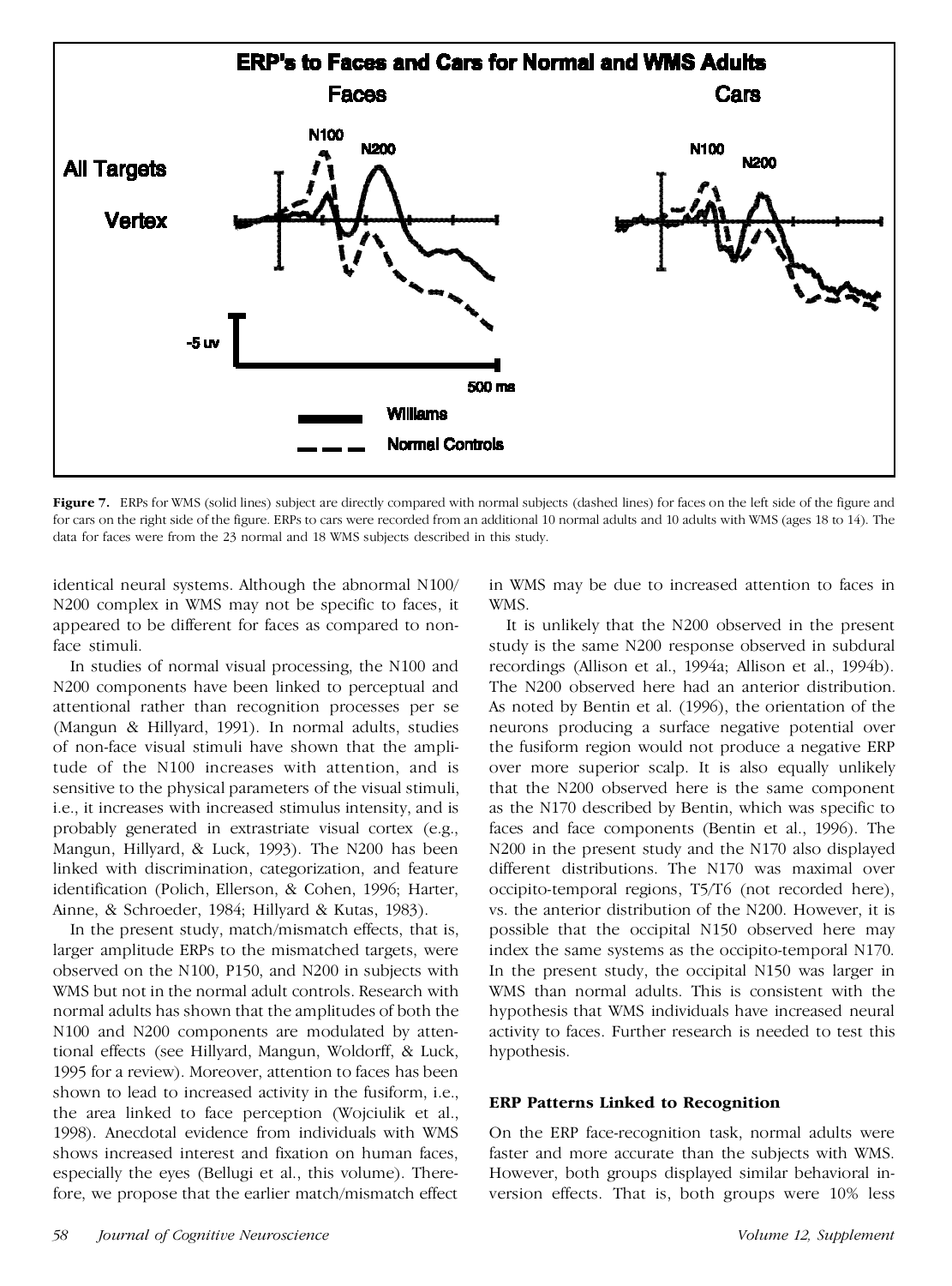accurate and 50 msec slower to recognize inverted than upright faces. Unlike the normal adults, the WMS subjects did not show marked differences in the morphology, latency and distribution of the match/mismatch effect to upright and inverted faces. For upright faces, both the normal adults and adults with WMS showed a larger N320 component to the mismatched targets. This effect displayed an anterior distribution and was larger from the right than the left hemisphere in the normal adults. In the WMS subjects, the N320 effect also displayed an anterior distribution but tended to be larger from the left than the right. For inverted faces, the normal adults did not show an N320 effect. Rather, the mismatched inverted faces elicited a positive component, which peaked later around 500 msec, displayed a posterior distribution and was symmetrical. In contrast, the WMS subjects displayed an N320 effect that was smaller for inverted than upright faces, but displayed the same anterior-posterior and lateral distributions for upright and inverted faces. That is, the orientation of the stimuli modulated the amplitude of the effect, but did not provide evidence of distinct neural systems. These findings are consistent with earlier behavioral studies suggesting that in individuals with WMS, similar brain systems mediate recognition of upright and inverted faces (Rossen et al., 1995).

Examination of developmental data from an experiment using the same paradigm in normal 9-, 13-, 16-, 18-, and 22+-year-olds revealed that for the WMS subjects, behavioral performance on the face-recognition task was similar in accuracy and reaction times to the average performance of 13-year-old normal children (Alvarez & Neville, 1995). Similar to the WMS subjects, the ERP effects for normal 13-year-olds displayed an N320 effect that was the same amplitude for upright and inverted faces and was larger over the left than the right hemisphere. In contrast, the amplitudes of the N100 and N200 were dramatically different in WMS adults and normal 13-year-olds. Like normal adults, the normal 13-year-olds showed larger N100 than N200 components to faces. These results suggested that in contrast to the brain systems that mediate face *perception*, which are abnormal in WMS, the brain systems that mediate face *recognition* might be normally organized but developmentally delayed.

## **CONCLUSIONS**

Based on the findings presented here, we offer the following conclusions: ERP patterns that index face *recognition*, that is, the N320 match/mismatch effect, suggest that adults with WMS, like normal children, do not employ markedly different brain systems for recognizing upright and inverted faces, as do normal adults. Additionally, we propose that the early match/mismatch effects on the N100, P150, and N200 components, which were not observed in the normal controls, might be linked to increased attention to faces in WMS and, in part, may arise from and mediate the remarkably spared function in this population. In contrast, abnormalities in the early ERP patterns that index face *perception* may be specific to WMS. Because the small N100/large N200 complex to faces was observed in all WMS subjects, including children with WMS whose data were not reported here, and has not been observed in any of the other clinical populations we have tested, nor in normal development at any age between 3 and 35 years, we believe the abnormal N100/N200 complex might be an electrophysiological marker for abnormal face perception in WMS. We will further evaluate whether these effects are specific to faces in our ongoing electrophysiological and behavioral studies of object recognition. Although sparing of the ventral-visual stream is likely to be associated with spared face-recognition abilities in this population (Galaburda & Bellugi, this volume; Atkinson et al., 1997), the reliability of this abnormal N100/N200 complex suggests that it may be linked to subtle structural abnormalities, for example, abnormal orientation of specific sulci, which are common among all individuals with WMS. In our continuing studies, we plan to examine whether the variability in the amplitudes and scalp distributions of these components can be linked to variability in neurological and genetic profiles of individuals with WMS.

## **METHODS**

## **Subjects**

Subjects included 18 adults (18–38 yr, mean = 25 yr; 9 females) with WMS and 23 normal adults (18–38 yr, mean =  $24$  yr; 13 females). All but three of the WMS subjects were right handed as determined by handedness and medical questionnaires. All subjects with WMS were diagnosed clinically by a medical geneticist prior to induction into the study through genetic probes and medical/genetic records. Subjects were part of the Program Project ''Williams Syndrome: Bridging Cognition and Gene,'' and concurrently took part in neurocognitive, neuromorphological, electrophysiological, and molecular genetic probes (see Preface and Bellugi et al., this volume). Subjects were excluded from the study if they had a history of concurrent medical conditions not typically associated with WMS, particularly those with confounding medical or neurological consequences. All clinical diagnoses were confirmed by trained researchers using the Williams Syndrome Diagnostic Scoresheet, a screening measure developed by the medical advisory board of the Williams Syndrome Association.

Additional information for the WMS subjects is provided in Table 1. Normal adults were all native monolingual speakers of English and were right handed as determined by the Edinburgh Handedness Assess-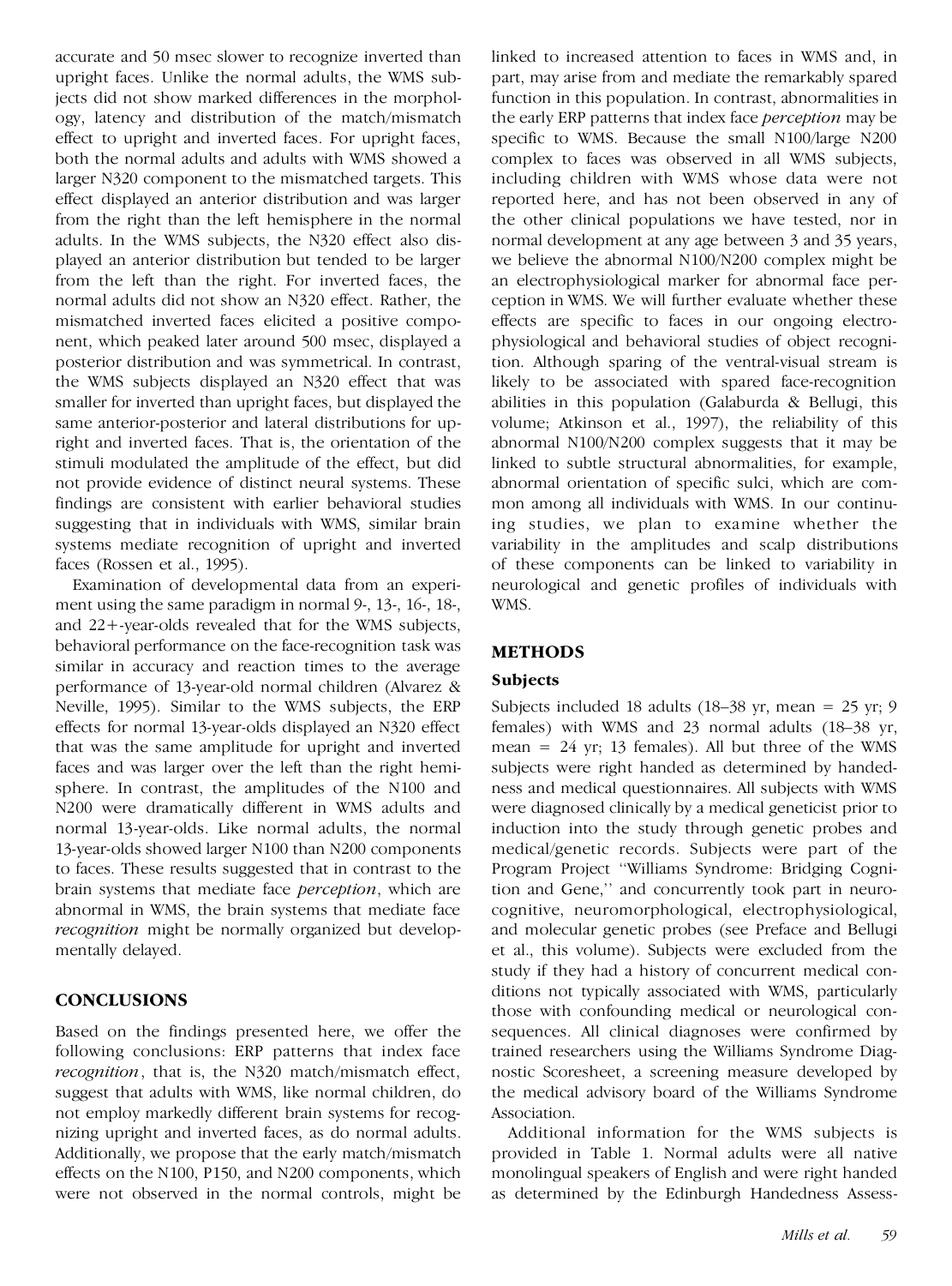

**Figure 8.** Sample stimuli for primes (left column) and targets (right column) for all four conditions (top: upright matched and upright mismatched; bottom: inverted matched and inverted mismatched).

ment. All subjects had normal or corrected-to-normal vision.

### **Stimuli**

The stimuli were the same as described in Alvarez et al. (1999). The stimuli consisted of 38 pairs of digitized black and white photographs of adult faces (half female) displayed on a video monitor. Each model displayed a neutral facial expression. To control for

differences in hairstyle, all of the models were wearing the same gender-appropriate wig. There were two variations of physiognomy (same or different person), and orientation (right-side-up or upside-down, see Figure 8). On one-half of the trials, both faces in a pair were the same person; on the other half, the photographs were of different people (same gender). In the condition where the faces were of the same person, two different photographs were used. Half of the images in each condition were presented right-side up and half were upside-down. When different faces within a pair were presented, complexion and outer contour shape of the faces were similar.

### **Procedure**

The experiment was conducted in a sound attenuated chamber. The video monitor was placed 57 in. from the bridge of the subject's nose. At the beginning of each trial, the subjects fixated on a small cross in the center of the screen. The subjects initiated each trial by pressing a button. Trials consisted of the sequential presentation of two faces. Each face was shown for 1500 msec with an inter-stimulus interval (ISI) of 1000 msec between faces (see Figure 8). The subject was instructed to press a button labeled either ''yes'' or "no" as quickly as possible to indicate whether the second face matched (yes— was the same person) or did not match (no— different person) the first face. Fifteen practice trials were given before the experiment began.

### **ERP Recording**

The electroencephalogram (EEG) was recorded using tin electrodes (Electro-cap International) from 14 sites over left and right frontal, (Fp1/Fp2, F7/F8), anterior temporal (one-half the distance between F7/F8 and T3/T4), temporal (33% of the distance from T3/T4 to C3/C4), left and right parietal (50% of the distance between T3/T4 and P3/P4), midline (Cz, Pz), and occipital regions (O1/O2). Additionally, the electrooculogram from over (Fp1) and under the left eye was recorded to monitor blinks and vertical eye movements and from the right outer canthus to monitor horizontal eye movements. Impedances were maintained below 5 k $\Omega$ . All electrodes were referenced to linked mastoids. The EEG was filtered with a bandpass of .01 to 100 Hz.

### **Data Analysis**

#### *Behavioral Data*

Accuracy scores and reaction times were calculated for each condition: Upright faces (matched and mismatched), and inverted faces (matched and mis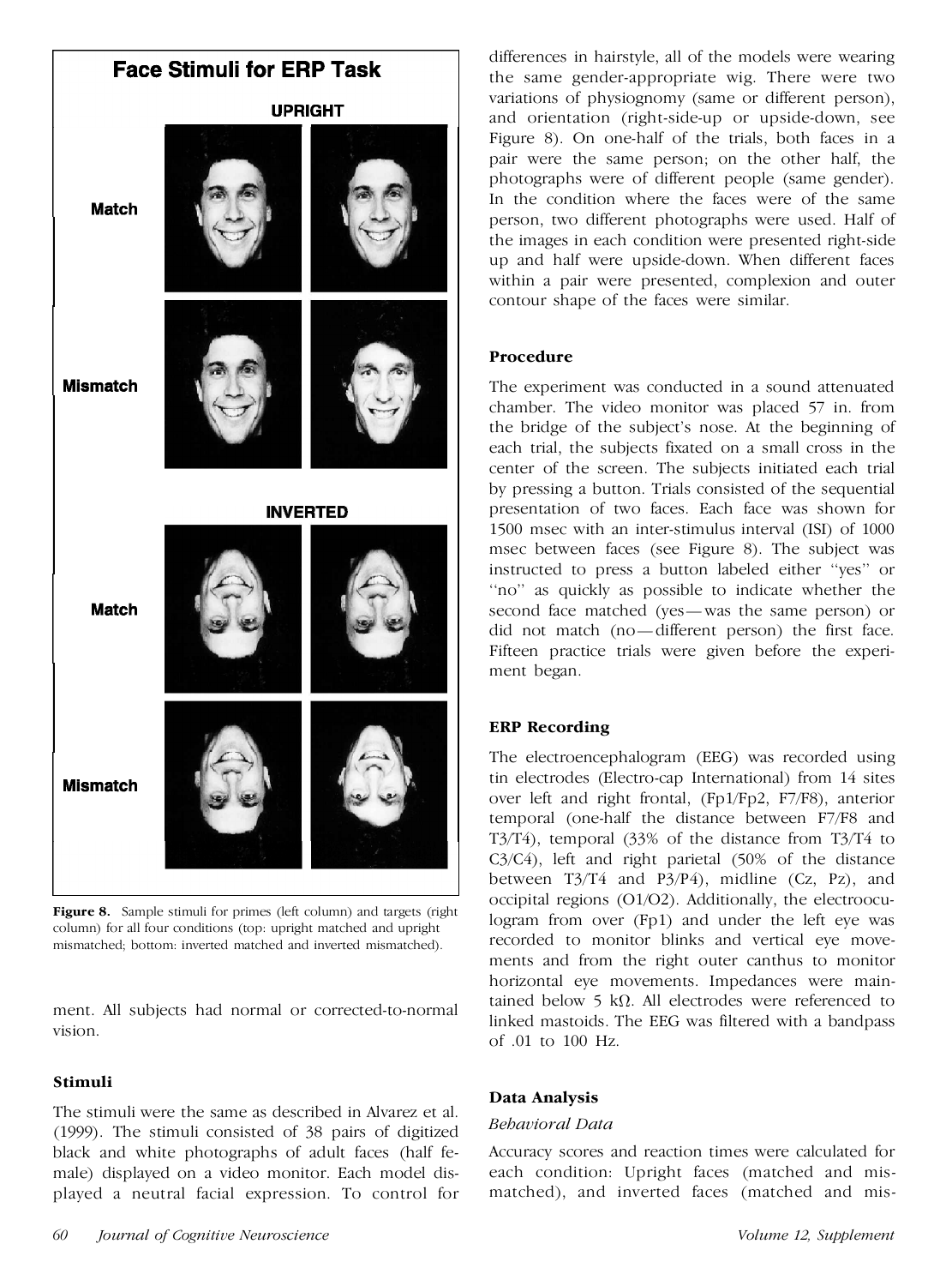matched). Responses were classified as correct for those trials on which the subject pressed the appropriate button within 200–3000 msec after the onset of the target stimulus (i.e., pressed the ''Yes'' button when the prime and target were the same person, or the ''No'' button when the prime and target were different faces). Reaction times were calculated as the latency from the onset of the target stimulus to the button press for a correct response.

## *Event-Related Potential Data*

*Artifact rejection.* Artifact rejection was conducted off-line using a custom computer program. Criteria for rejection of trials containing eye blinks, horizontal eye movement, muscle movement, or amplifier blocking were set for each subject individually based on visual inspection of the data on a trial-by-trial basis. ERPs for correct responses were then averaged separately for primes and targets. For prime stimuli, the ERPs were averaged separately according to orientation (upright or inverted). For target stimuli, the ERPs were averaged separately according to the type of stimulus pair presented (i.e., upright matched, upright mismatched, inverted matched, inverted mismatched). ERP component amplitudes were quantified with reference to a 100 msec prestimulus baseline. Peak latencies and amplitudes (for the maximum negative or positive voltage in a specified time window) were measured for all components showing a clear peak. Mean area measurements (the mean voltage in a specified time window) were taken for components without clear peaks, i.e., the occipital N320, and the anterior and occipital P500 to the target stimuli.

*Component definitions and measurements.* All measurements were relative to a 100 msec prestimulus baseline. For the prime stimuli, the first negative component peaked around 100 msec, called the N100, and was defined as the most negative peak occurring between 50 and 150 msec after stimulus onset. The first positive component peaked at approximately 170 msec, called the P170, and was defined as the most positive peak between 100 and 250 msec. The next negative peak observed, referred to as the N200, was measured within a window of 150–275 msec poststimulus onset. The N300–500 was defined as the mean amplitude between 300 and 500 msec.

For target stimuli, at electrodes anterior to the occiput, the first component was negative-going and peaked around 100 msec, called the N100. The N100 was defined as the most negative peak occurring between 50 and 150 msec poststimulus onset. The next component, called the P150, was positive and peaked at approximately 150 msec. The P150 was defined as the most positive peak between 100 and 200 msec poststimulus onset. A second negative component observed at approximately 200 msec, called the N200, was measured within a window of 150–275 msec poststimulus onset. A third negative component, called the N320, peaked at approximately 320 msec, and was measured within a window of 250–400 msec poststimulus onset. Finally, a late, positive-going waveform, called the P500, was measured between 400 and 800 msec poststimulus onset.

Over the left and right occipital sites, the first peak was a positive component that peaked at approximately 100 msec, called the P100. The P100 was defined as the most positive peak occurring between 50 and 150 msec (P100). Following the P100, a negative component, called the N100, was measured within a window of 100–225 msec poststimulus onset. The second negative peak, called the N200, was measured between 200 and 325 msec after stimulus onset. The third negative peak over the occipital regions was observed between 325 and 450 msec poststimulus onset, called the N320. Finally, the P500 was also observed over the occiput and was measured within the same window at more anterior electrodes, 400–800 msec poststimulus onset.

*Normalization procedures.* To examine the group differences in the distribution of ERP effects, the data were normalized according to the procedures outlined by McCarthy and Wood (1985). Analyses including main effects and interactions with hemisphere and electrode site are reported for the normalized amplitudes.

*Data analysis.* Statistical analyses were conducted for each of the components separately. The design employed a mixed-model ANOVA using the BMDP 4V program with Geisser and Greenhouse corrections for repeated measures (Geisser & Greenhouse, 1959). For the prime stimuli, the ANOVA included two levels of group (normal and WMS), two levels of orientation (upright and inverted), two levels of hemisphere (left and right), and four levels of electrode (frontal, anterior temporal, temporal and parietal). For the target stimuli, the ANOVAs were performed with the levels described above plus two levels of condition (matched and mismatched). Because the morphology (i.e., presence or absence of specific peaks) of the waveforms differed over occipital and more anterior sites, separate ANOVAs were conducted for occipital sites and for sites anterior to the occiput. The ANOVAs for the occipital measures included two levels of group (normal and WMS), two levels of orientation (upright and inverted), two levels of condition (match, mismatch), and two levels of hemisphere (left and right). When it was necessary to explore significant effects or interactions, appropriate simple effects tests were used for a priori hypotheses; post hoc comparisons were conducted using Tukey's HSD tests (Tukey, 1977).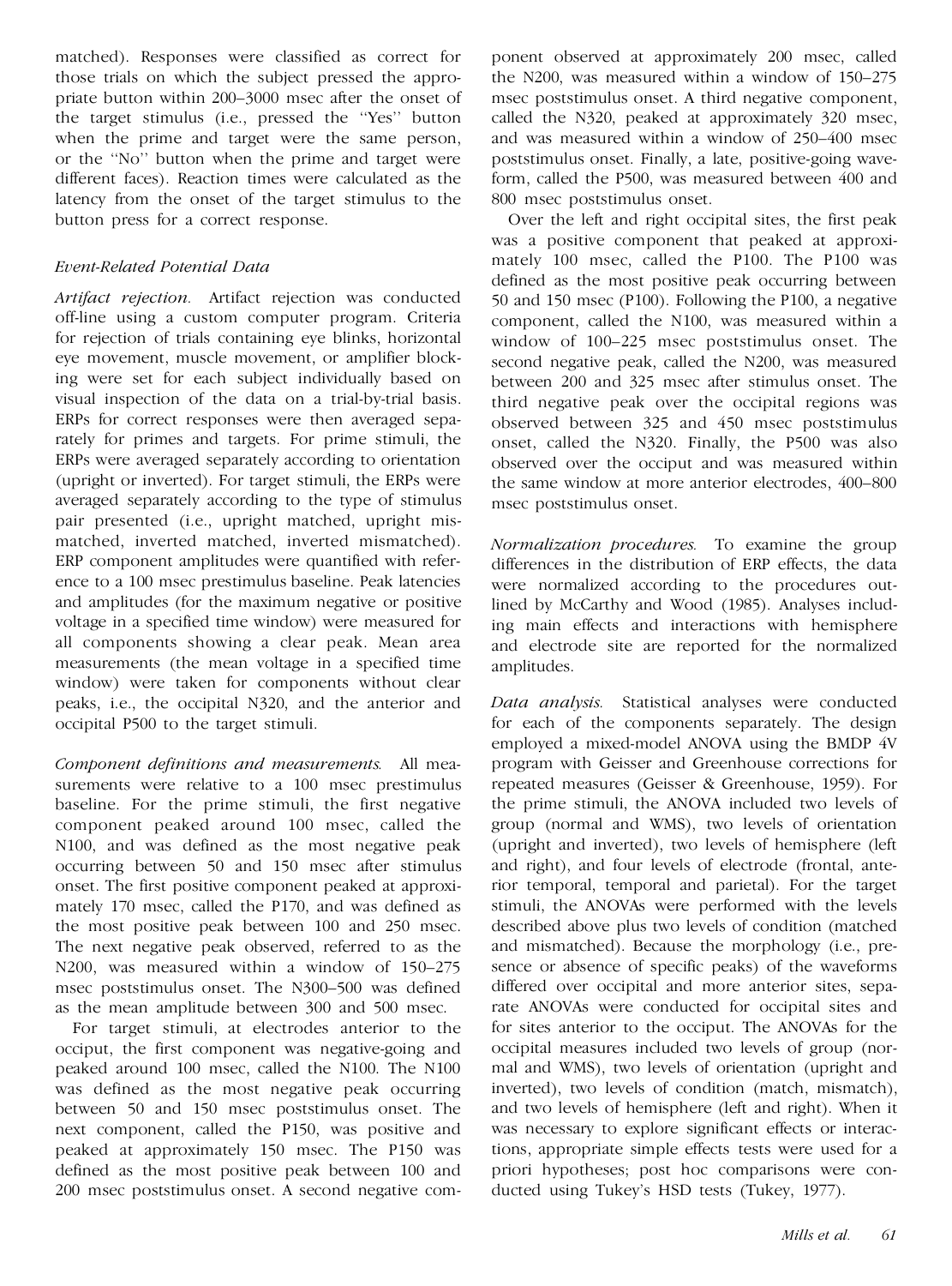### **Acknowledgments**

The research was supported by grants from the National Institute of Child Health and Human Development (P01 HD33113 to U. Bellugi), National Institute of Deafness and Communication Disorders (P50 DC01289 to E. Bates), and the National Institute of Neurological Disorders and Strokes (P50 NS22343 to E. Bates). The authors are grateful to the regional and national Williams Syndrome Associations and all the individuals with Williams syndrome who helped make these studies possible. We would like to thank Marta Kutas, Johnathan King, and Steve Hillyard for their valuable feedback on interpretation of the data, and Ed Klima for his insightful comments on earlier versions of this paper. We would also like to thank Chantel Prat and Renate Zangl for their help in data collection, and Wendy Jones and Zona Lai for providing the scores on the Benton Test of Facial Recognition.

Reprint requests should be sent to Debra L. Mills, Center for Research in Language, University of California, 9500 Gilman Drive, La Jolla, CA 92093-0113, or via email: dmills@crl.ucsd.edu.

### **Notes**

1. Due to computer problems, reaction time data were lost for four of the normal adults.

2. Due to a technical problem, ERPs to the primes are available for 14 of the 18 adults with WMS.

### **REFERENCES**

- Allison, T., Ginter, H., McCarthy, G., Nobre, A. C., Puce, A., Luby, M., & Spencer, D. D. (1994a). Face recognition in human extrastriate cortex. *Journal of [Neurophysiology,](http://pinkerton.catchword.com/nw=1/rpsv/0022-3077^28^2971L.821[csa=0022-3077^26vol=71^26iss=2^26firstpage=821,nlm=8176446]) 71,* [821–825.](http://pinkerton.catchword.com/nw=1/rpsv/0022-3077^28^2971L.821[csa=0022-3077^26vol=71^26iss=2^26firstpage=821,nlm=8176446])
- Allison, T., McCarthy, G., Nobre, A., Puce, A., & Belger, A. (1994b). Human extrastriate visual cortex and the perception of faces, words, numbers, and colors. Special Issue: Object recognition and the temporal lobes. *[Cerebral](http://pinkerton.catchword.com/nw=1/rpsv/1047-3211^28^294L.544[csa=1047-3211^26vol=4^26iss=5^26firstpage=544,nlm=7833655]) Cortex, 4,* [544–554.](http://pinkerton.catchword.com/nw=1/rpsv/1047-3211^28^294L.544[csa=1047-3211^26vol=4^26iss=5^26firstpage=544,nlm=7833655])
- Allison, T., Puce, A., Spencer, D. D., & McCarthy, G. (1999). Electrophysiological studies of human face perception. I: Potentials generated in occipitotemporal cortex by face and non-face stimuli. *[Cerebral](http://pinkerton.catchword.com/nw=1/rpsv/1047-3211^28^299L.415[csa=1047-3211^26vol=9^26iss=5^26firstpage=415,nlm=10450888]) Cortex, 9,* 415–430.
- Alvarez, T. D., Mills, D., & Neville, H. J. (1999). Different neural mechanisms for upright and inverted face recognition: Electrophysiological evidence [*Tech. Rep.* #9905]. La Jolla, University of California at San Diego, Center for Research in Language.
- Alvarez, T. D., & Neville, H. J. (1995). The development of face recognition continues into adulthood: An ERP study. *Neuroscience Abstracts, 21,* 2086.
- Atkinson, J., King, J. Braddick, O., Nokes, L., Anker, S., & Braddick, F. (1997). A specific deficit of dorsal stream function in Williams syndrome. *[NeuroReport,](http://pinkerton.catchword.com/nw=1/rpsv/0959-4965^28^298L.1919[nlm=9223077]) 8,* 1919–1922.
- Beery, K. E. (1997). *The Beery-Buktenica developmental test of visual-motor integration* (Fourth Edition, Revised). Parsippany, NJ: Modern Curriculum Press.
- Barrett, S. E., Rugg, M. D., & Perrett, D. I. (1988). Event-related potentials and the matching of familiar and unfamiliar faces. *[Neuropsychologia,](http://pinkerton.catchword.com/nw=1/rpsv/0028-3932^28^2926L.105[nlm=3362336]) 26,* 105–117.
- Bellugi, U., Lichtenberger, L., Jones, W., Lai, Z., & St. George, M. (this volume). The neurocognitive profile of Williams syndrome: A complex pattern of strengths and weaknesses.
- Bellugi, U., Lichtenberger, L., Mills, D., Galaburda, A., & Korenberg, J. (1999a). Bridging cognition, brain and molecular genetics: Evidence from Williams syndrome. *[Trends](http://pinkerton.catchword.com/nw=1/rpsv/0166-2236^28^2922L.197[nlm=10322491]) in [Neurosciences,](http://pinkerton.catchword.com/nw=1/rpsv/0166-2236^28^2922L.197[nlm=10322491]) 22,* 197–207.
- Bellugi, U., Mills, D., Jernigan, T., Hickok, G., & Galaburda, A. (1999b). Linking cognition, brain structure and brain function in Williams syndrome. In H. Tager-Flusberg (Ed.), *Neurodevelopmental disorders: Contributions to a new framework from the cognitive neurosciences* (pp. 111–136). Cambridge, MA: MIT Press.
- Bentin, S., Allison, T., Puce, A., Perez, E., & McCarthy, G. (1996). Electrophysiological studies of face perception in humans. *Journal of Cognitive [Neuroscience,](http://pinkerton.catchword.com/nw=1/rpsv/0898-929X^28^298L.551[csa=0898-929X^26vol=8^26iss=6^26firstpage=551]) 8,* 551–565.
- Benton, A. L., Hamsher, K. de S., Varney, N. R., & Spreen, O. (1983a). *Benton test of facial recognition*. New York, NY: Oxford University Press.
- Benton, A. L., Hamsher, K. de S., Varney, N. R., & Spreen, O. (1983b). *Benton judgment of line orientation, form H*. New York, NY: Oxford University Press.
- Bihrle, A. M., Bellugi, U., Delis, D., & Marks, S. (1989). Seeing either the forest or the trees: Dissociation in visuospatial processing. *Brain and [Cognition,](http://pinkerton.catchword.com/nw=1/rpsv/0278-2626^28^2911L.37[nlm=2528973]) 11,* 37–49.
- Botzel, K., Grusser, O. J., Haussler, B., & Naumann, A. (1989). The search for face-specific evoked potentials. In E. Basar & T. H. Bullock (Eds.), *Springer series in brain dynamics 2* (pp. 449 – 467). Berlin: Springer-Verlag.
- Carey, S., & Diamond, R. (1977). From piecemeal to configurational representation of faces. *Science, 195,* [312–314.](http://pinkerton.catchword.com/nw=1/rpsv/0036-8075^28^29195L.312[nlm=831281])
- Carey, S., Diamond, R., & Woods, B. (1980). Development of face recognition: A maturational component? *Developmental Psychology, 16,* 257–269.
- Clark, V. P., Keil, K., Maisog, J. M., Courtney, S., Ungerleider, L. G., & Haxby, J. V. (1996). Functional magnetic resonance imaging of human visual cortex during face matching: A comparison with positron emission tomography. *[Neuro](http://pinkerton.catchword.com/nw=1/rpsv/1053-8119^28^294L.1[csa=1053-8119^26vol=4^26iss=1^26firstpage=1,nlm=9345493])[image,](http://pinkerton.catchword.com/nw=1/rpsv/1053-8119^28^294L.1[csa=1053-8119^26vol=4^26iss=1^26firstpage=1,nlm=9345493]) 4,* 1–15.
- Clark, V. P., Maisog J. M., & Haxby J. V. (1997). fMRI studies of visual perception and recognition using a randomized stimulus design. *Society for Neuroscience Abstracts, 23,* 301.
- Damasio, A. R., Damasio, H., & Van Hoesen, G. W. (1982). Prosopagnosia: Anatomic basis and behavioral mechanisms. *[Neurology,](http://pinkerton.catchword.com/nw=1/rpsv/0028-3878^28^2932L.331[nlm=7199655]) 32,* 331–341.
- Damasio, A. R., Tranel, D., & Damasio, H. (1990). Face agnosia and the neural substrates of memory. *[Annual](http://pinkerton.catchword.com/nw=1/rpsv/0147-006X^28^2913L.89[csa=0147-006X^26vol=13^26iss=^26firstpage=89]) Review of [Neuroscience,](http://pinkerton.catchword.com/nw=1/rpsv/0147-006X^28^2913L.89[csa=0147-006X^26vol=13^26iss=^26firstpage=89]) 13,* 89–109.
- deHahn, M., Olivers, A., & Johnson, M. H. (1998). Electrophysiological correlates of face processing by adults and 6 month-old infants*. Cognitive Neuroscience Society 1998 Annual Meeting Abstract Program* 36.
- de Renzi, E. (1986). Prosopagnosia in two patients with CT scan evidence of damage confined to the right hemisphere. *[Neuropsychologia,](http://pinkerton.catchword.com/nw=1/rpsv/0028-3932^28^2924L.385[nlm=3736820]) 24,* 385–389.
- Diamond, R., & Carey, S. (1986). Why faces are and are not special: An effect of expertise. *Journal of [Experimental](http://pinkerton.catchword.com/nw=1/rpsv/0096-3445^28^29115L.107[nlm=2940312]) [Psychology:](http://pinkerton.catchword.com/nw=1/rpsv/0096-3445^28^29115L.107[nlm=2940312]) General, 115,* 107–117.
- Farah, M. J., Tanaka, J. W., & Drain, H. M. (1995). What causes the face inversion effect? *Journal of [Experimental](http://pinkerton.catchword.com/nw=1/rpsv/0096-1523^28^2921L.628[csa=0096-1523^26vol=21^26iss=3^26firstpage=628,nlm=7790837]) Psychology: Human Perception and [Performance,](http://pinkerton.catchword.com/nw=1/rpsv/0096-1523^28^2921L.628[csa=0096-1523^26vol=21^26iss=3^26firstpage=628,nlm=7790837]) 21,* 628–634.
- Farah, M. J., Wilson, Drain, H. M., & Tanaka, J. W. (1998). What is ''special'' about face perception? *[Psychological](http://pinkerton.catchword.com/nw=1/rpsv/0033-295X^28^29105L.482[csa=0033-295X^26vol=105^26iss=3^26firstpage=482]) Review, 105,* [482–498.](http://pinkerton.catchword.com/nw=1/rpsv/0033-295X^28^29105L.482[csa=0033-295X^26vol=105^26iss=3^26firstpage=482])
- Galaburda, A., & Bellugi, U. (this volume). Multi-level analysis of cortical neuroanatomy in Williams syndrome.
- Geisser, S., & Greenhouse, S. (1959). On methods in the analysis of profile data. *Psychometrika, 24,* 95–112.
- Harter, R., Ainne, C. J., & Schroeder, C. (1984). Hemispheric differences in event-related potential measures of selective attention. Sixth international conference on event-related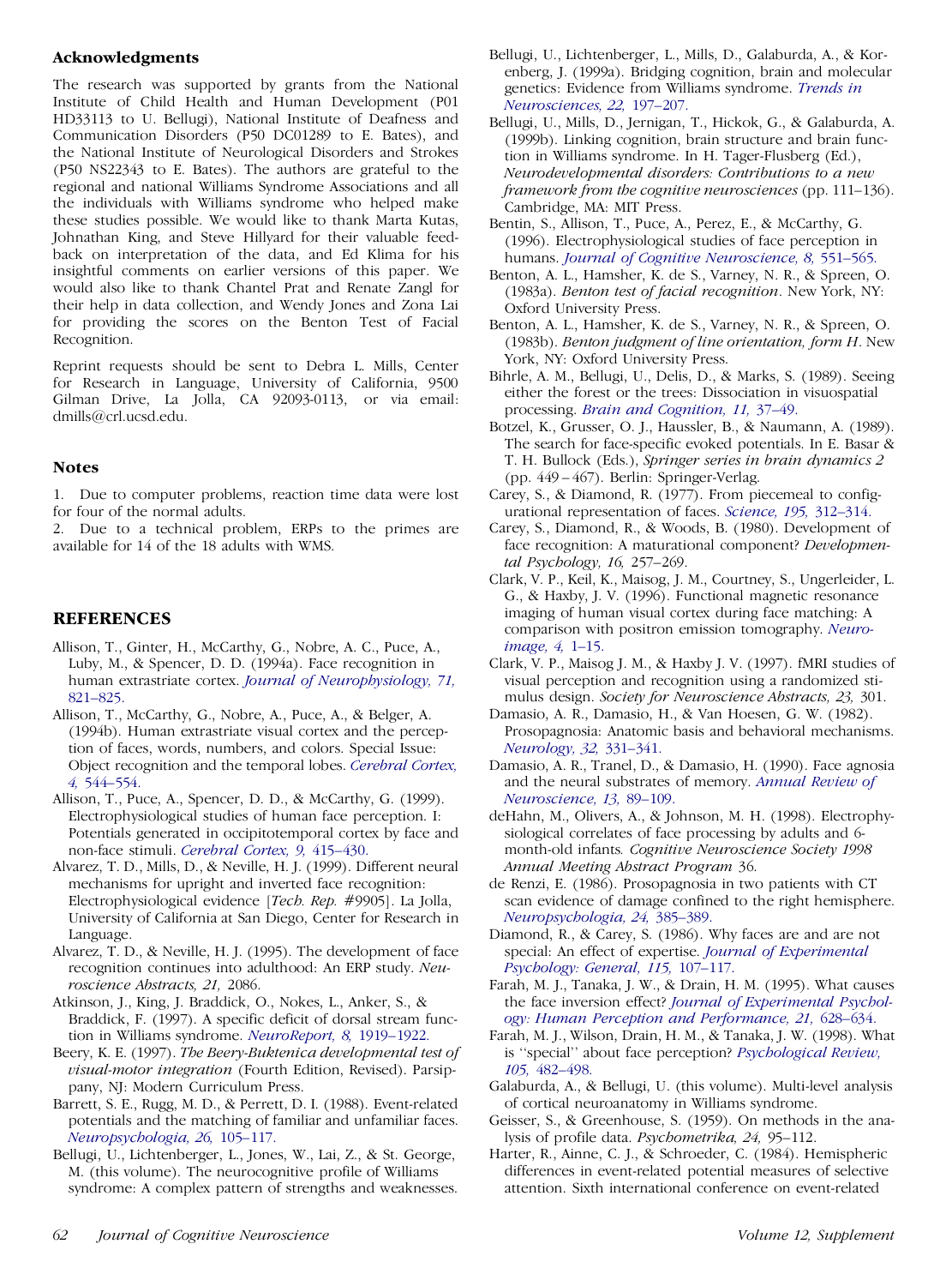slow potentials of the brain (EPIC VI): Cognition, and information processing. *Annals of the New York [Academy](http://pinkerton.catchword.com/nw=1/rpsv/0077-8923^28^29425L.210[nlm=6588832]) of [Sciences,](http://pinkerton.catchword.com/nw=1/rpsv/0077-8923^28^29425L.210[nlm=6588832]) 425,* 210–211.

- Haxby, J. V., Grady, C. L., Horwitz, B., Salerno, J., Ungerleider, L. G., Mishkin, M., & Schapiro, M. B. (1993). Dissociation of object and spatial visual processing pathways in human extrastriate cortex. In B. Gulyas, D. Ottoson, & P. E. Roland (Eds.), *Functional organization ofthe human visual cortex* (pp. 329–340). Oxford: Pergamon Press.
- Haxby, J., Grady, C. L., Horwitz, B., Ungerleider, L. G., Mishkin, M., Carson, R. E., Herscovitch, P., Schapiro, M. B., & Rappoport, S. I. (1991). Dissociation of object and spatial visual processing pathways in human extratriate cortex. *[Proceed](http://pinkerton.catchword.com/nw=1/rpsv/0027-8424^28^2988L.1621[csa=0027-8424^26vol=88^26iss=5^26firstpage=1621,nlm=2000370])ings of the National [Academy](http://pinkerton.catchword.com/nw=1/rpsv/0027-8424^28^2988L.1621[csa=0027-8424^26vol=88^26iss=5^26firstpage=1621,nlm=2000370]) of Sciences U.S.A., 88,* 1621– 1625.
- Haxby, J. V., Horwitz, B., Ungerleider, L. G., Maisog, J. M., Pietrini, P., & Grady, C. L. (1994). The functional organization of human extrastriate cortex: A PET-rCBF study of selective attention to faces and locations. *[Journal](http://pinkerton.catchword.com/nw=1/rpsv/0270-6474^28^2914L.6336[nlm=7965040]) of Neuroscience, 14,* [6336–6353.](http://pinkerton.catchword.com/nw=1/rpsv/0270-6474^28^2914L.6336[nlm=7965040])
- Hécaen, H., Goldblum, M. C., Masure, M. C., & Ramier, A. M. (1974). A new observation of object agnosia: Is the specific deficit for the visual modality one of association or of categorization? *[Neuropsychologia,](http://pinkerton.catchword.com/nw=1/rpsv/0028-3932^28^2912L.447[nlm=4373681]) 12,* 447–464.
- Hillyard, S., & Kutas, M. (1983). Electrophysiology of cognitive processing. *Annual Review of [Psychology,](http://pinkerton.catchword.com/nw=1/rpsv/0066-4308^28^2934L.33[nlm=6338812]) 34,* 33–61.
- Hillyard, S., Mangun, G., Woldorff, M., & Luck, S. (1995). Neural systems mediating selective attention. In M. Gazzaniga (Ed.), *The cognitive neurosciences* (pp. 665–682)*.* Cambridge, MA: MIT Press.
- Jernigan, T. L., & Bellugi, U. (1994). Neuroanatomical distinctions between Williams and Down syndromes. In S. Broman & J. Grafman (Eds.), *Atypical cognitive deficits in developmental disorders: Implications in brain function* (pp. 57– 66). Hillsdale, NJ: Erlbaum.
- Jones, W., Hickok, G., & Lai, Z. (1998). Does face processing rely on intact visual-spatial abilities? Evidence from Williams syndrome. *Cognitive Neuroscience Society Abstract Program, 80,* 67.
- Jones, W., Rossen, M. L., Hickok, G., Jernigan, T., & Bellugi, U. (1995). Links between behavior and brain: Brain morphological correlates of language, face, and auditory processing in Williams syndrome. *Society for Neuroscience Abstracts, 21,* 1926.
- Kanwisher, N., McDermott, J., & Chun, M. M. (1997). The fusiform area: A module in human extrastriate cortex specialized for face perception. *Journal of [Neuroscience,](http://pinkerton.catchword.com/nw=1/rpsv/0270-6474^28^2917L.4302[csa=0270-6474^26vol=17^26iss=11^26firstpage=4302,nlm=9151747]) 17,* [4302–4311.](http://pinkerton.catchword.com/nw=1/rpsv/0270-6474^28^2917L.4302[csa=0270-6474^26vol=17^26iss=11^26firstpage=4302,nlm=9151747])
- Kanwisher, N., Tong, F., & Nakayama, K. (1998). The effect of face inversion on the human fusiform face area. *Cognition, 68,* B1–B11.
- Kutas, M., & Hillyard, S. (1980). Event–related potentials to semantically inappropriate and surprisingly large words. *Biological [Psychology,](http://pinkerton.catchword.com/nw=1/rpsv/0301-0511^28^2911L.99[nlm=7272388]) 11,* 99–116.
- Leehy, S., Carey, S., Diamond, R., & Cahn, A. (1978). Upright and inverted faces: The right hemisphere knows the differ ence. *Cortex, 14,* [411–419.](http://pinkerton.catchword.com/nw=1/rpsv/0010-9452^28^2914L.411[nlm=710151])
- Levy, J., Trevarthen, C., & Sperry, R. W. (1972). Perception of bilateral chimeric figures following hemispheric deconnexion. *[Brain,](http://pinkerton.catchword.com/nw=1/rpsv/0006-8950^28^2995L.61[nlm=5023091]) 95,* 61–78.
- Magnussen, S., Sunde, B., & Dyrnes, S. (1994). Patterns of perceptual asymmetry in processing facial expression. *[Cor](http://pinkerton.catchword.com/nw=1/rpsv/0010-9452^28^2930L.215[csa=0010-9452^26vol=30^26iss=2^26firstpage=215,nlm=7924346,erg=144050])tex, 30,* [215–229.](http://pinkerton.catchword.com/nw=1/rpsv/0010-9452^28^2930L.215[csa=0010-9452^26vol=30^26iss=2^26firstpage=215,nlm=7924346,erg=144050])
- Mangun, G. R., & Hillyard, S. A. (1991). Modulations of sensoryevoked brain potentials provide evidence for changes in perceptual processing during visual-spatial priming. *[Journal](http://pinkerton.catchword.com/nw=1/rpsv/0096-1523^28^2917L.1057[csa=0096-1523^26vol=17^26iss=4^26firstpage=1057,nlm=1837297]) of [Experimental](http://pinkerton.catchword.com/nw=1/rpsv/0096-1523^28^2917L.1057[csa=0096-1523^26vol=17^26iss=4^26firstpage=1057,nlm=1837297]) Psychology: Human Perception, 17,* 1057– 1074.
- Mangun, G. R., Hillyard, S. A., & Luck, S. J. (1993). Electrocortical substrates of visual selective attention. In D. Meyer & S. Kornblum (Eds.), *Attention and Performance, 14,* 219–243.
- McCarthy, G., Puce, A., Belger, A., & Allison, T. (1999). Electrophysiological studies of human face perception: II. Response properties of face-specific potentials generated in occipitotemporal cortex. *[Cerebral](http://pinkerton.catchword.com/nw=1/rpsv/1047-3211^28^299L.431[csa=1047-3211^26vol=9^26iss=5^26firstpage=431,nlm=10450889]) Cortex, 9,* [431–444.](http://pinkerton.catchword.com/nw=1/rpsv/1047-3211^28^299L.431[csa=1047-3211^26vol=9^26iss=5^26firstpage=431,nlm=10450889])
- McCarthy, G., Puce, A., Gore, J. C., & Allison, T. (1997) Facespecific processing in the human fusiform gyrus. *[Journal](http://pinkerton.catchword.com/nw=1/rpsv/0898-929X^28^299L.605[csa=0898-929X^26vol=9^26iss=5^26firstpage=605]) of Cognitive [Neuroscience,](http://pinkerton.catchword.com/nw=1/rpsv/0898-929X^28^299L.605[csa=0898-929X^26vol=9^26iss=5^26firstpage=605]) 9,* 605–610.
- McCarthy, G., & Wood, C. C. (1985). Scalp distributions of event-related potentials: An ambiguity associated with analysis of variance models. *Electroencephalography and Clinical Neurophysiology, 59,* 203–208.
- Mills, D. L. (1998). Electrophysiological markers of Williams syndrome. In U. Bellugi (Ed.), Bridging cognition, brain and genes: Evidence from genetically based syndromes. *Cognitive Neuroscience Society 1998 Annual Meeting Abstract Program,*10.
- Mooney, C. M. (1957). Age in the development of closure ability in children. *Canadian Journal of Psychology, 11,* 216–226.
- Moscovitch, M., Winocur, G., & Behrmann, M. (1997). What is special about face recognition? Nineteen experiments on a person with visual object agnosia and dyslexia but normal face recognition. *Journal of Cognitive [Neuroscience,](http://pinkerton.catchword.com/nw=1/rpsv/0898-929X^28^299L.555[csa=0898-929X^26vol=9^26iss=5^26firstpage=555]) 9,* [555–604.](http://pinkerton.catchword.com/nw=1/rpsv/0898-929X^28^299L.555[csa=0898-929X^26vol=9^26iss=5^26firstpage=555])
- Neville, H. J., Coffey, S. A., Holcomb, P. J., & Tallal, P. (1993). The neurobiology of sensory and language processing in language-impaired children. *Journal of Cognitive Neuroscience, 5,* 235–253.
- Neville, H. J., Mills, D. L., & Bellugi, U. (1994). Effects of altered auditory sensitivity and age of language acquisition on the development of language-relevant neural systems: Preliminary studies of Williams syndrome. In S. Broman & J. Grafman (Eds.), *Atypical cognitive deficits in developmental disorders: Implications for brain function* (pp. 67–83). Hillsdale, NJ: Erlbaum.
- Polich, J., Ellerson, P. C., & Cohen, J. (1996). P300 stimulus intensity, modality, and probability. *[International](http://pinkerton.catchword.com/nw=1/rpsv/0167-8760^28^2923L.55[nlm=8880366]) Journal of [Psychophysiology,](http://pinkerton.catchword.com/nw=1/rpsv/0167-8760^28^2923L.55[nlm=8880366]) 23,* 55–62.
- Puce, A., Allison, T., Gore, J. C., & McCarthy, G. (1995). Facesensitive regions in human extrastriate cortex studied by functional MRI. *Journal of [Neurophysiology,](http://pinkerton.catchword.com/nw=1/rpsv/0022-3077^28^2974L.1192[nlm=7500143]) 74,* [1192–1199.](http://pinkerton.catchword.com/nw=1/rpsv/0022-3077^28^2974L.1192[nlm=7500143])
- Puce, A., Allison, T., & McCarthy, G. (1999). Electrophysiological studies of human face perception: III. Effects of topdown processing on face-specific potentials. *[Cerebral](http://pinkerton.catchword.com/nw=1/rpsv/1047-3211^28^299L.445[csa=1047-3211^26vol=9^26iss=5^26firstpage=445,nlm=10450890]) Cortex, 9,* [445–458.](http://pinkerton.catchword.com/nw=1/rpsv/1047-3211^28^299L.445[csa=1047-3211^26vol=9^26iss=5^26firstpage=445,nlm=10450890])
- Reiss, A., Eliez, S., Schmitt, E., Strouss, E., Lai, Z., Jones, W., & Bellugi, U. (this volume). Neuroanatomy of Williams syndrome: A high-resolution MRI study.
- Rhodes, G. (1985). Lateralized processes in face recognition. *British Journal of [Psychology,](http://pinkerton.catchword.com/nw=1/rpsv/0007-1269^28^2976L.249[nlm=4027490]) 76,* 249–271.
- Rossen, M. L., Jones, W., Wang, P. P., & Klima, E. S. (1995). Face processing: Remarkable sparing in Williams syndrome. Special Issue, *Genetic Counseling, 6,* 138–140.
- Schweinberger, S. R., & Sommer, W. (1991). Contributions of stimulus encoding and memory search to right hemisphere superiority in face recognition: Behavioral and electrophysiological evidence. *[Neuropsychologia,](http://pinkerton.catchword.com/nw=1/rpsv/0028-3932^28^2929L.389[csa=0028-3932^26vol=29^26iss=5^26firstpage=389,nlm=1886682]) 29,* 389– [413.](http://pinkerton.catchword.com/nw=1/rpsv/0028-3932^28^2929L.389[csa=0028-3932^26vol=29^26iss=5^26firstpage=389,nlm=1886682])
- Schweinberger, S. R., Sommer, W., & Stiller, R. M. (1994). Event-related potentials and models of performance asymmetries in face and word recognition. *[Neuropsychologia,](http://pinkerton.catchword.com/nw=1/rpsv/0028-3932^28^2932L.175[csa=0028-3932^26vol=32^26iss=2^26firstpage=175,nlm=8190242]) 32,* [175–191.](http://pinkerton.catchword.com/nw=1/rpsv/0028-3932^28^2932L.175[csa=0028-3932^26vol=32^26iss=2^26firstpage=175,nlm=8190242])